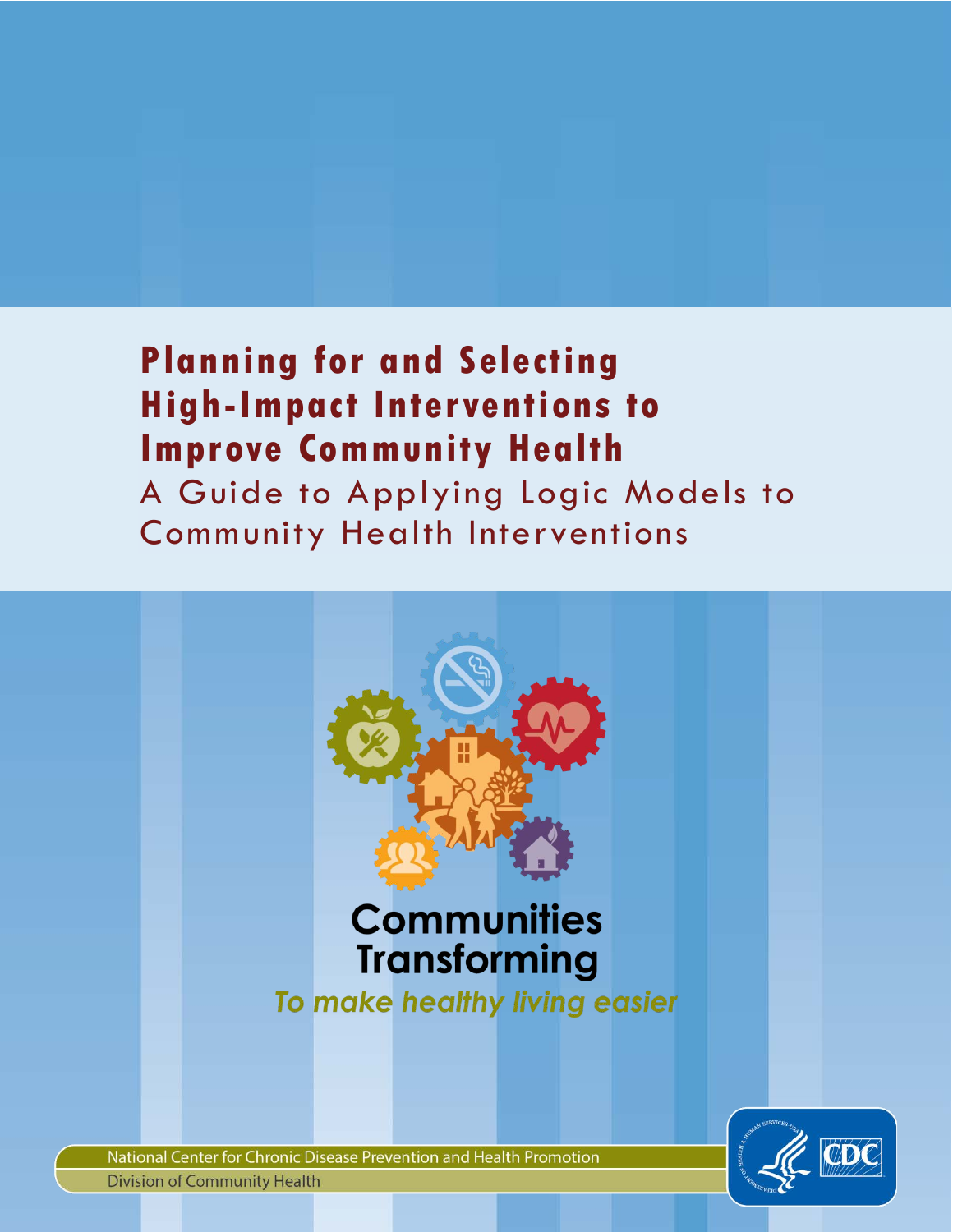# **Acknowledgements**

This document was developed in June 2015 by the Centers for Disease Control and Prevention (CDC) and ICF International with funding support under contract 200-2011- F-42017. CDC recognizes the following people for their contributions.

## **Contributing Writers**

Nicole Lezin, Cole Communications Inc. Robin Soler, CDC Michael Orta, ICF International

### **Advisors and Reviewers**

Nicole Flowers, CDC Cindy Getty, CDC Sherry Maxy, CDC Emily Hite, ICF International Drew Bradlyn, ICF International

# **Disclaimer**

The findings and conclusion in this guide are those of the authors and do not necessarily represent the views or official position of the US Department of Health and Human Services or CDC.

Website addresses of nonfederal organizations are provided solely as a service to readers. Provision of an address does not constitute an endorsement of this organization by CDC or the federal government, and no endorsement should be inferred. CDC is not responsible for content contained on the web pages of other organizations.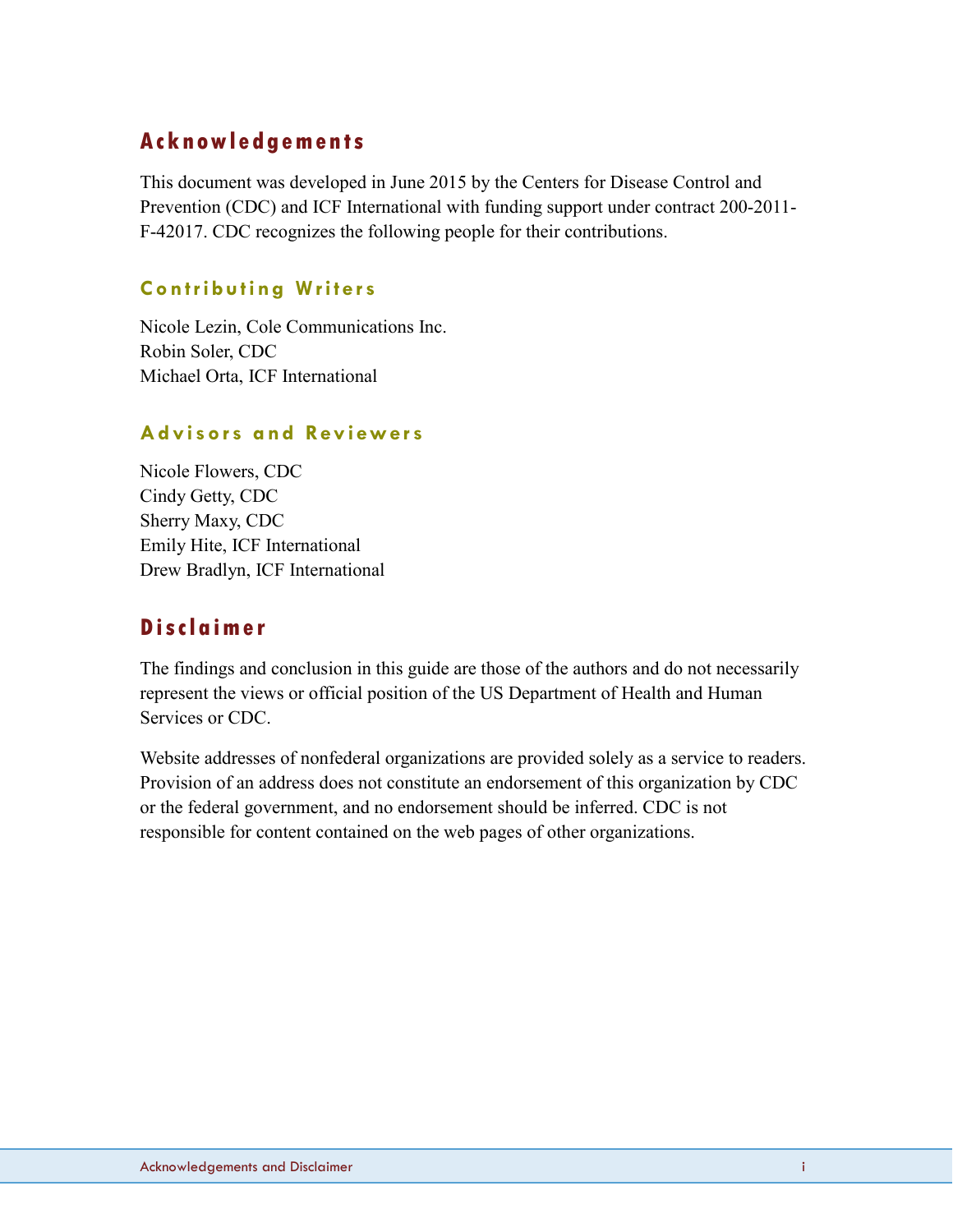# **Contents**

| A Context for Choosing High-Impact Interventions: The Community Health         |  |
|--------------------------------------------------------------------------------|--|
|                                                                                |  |
|                                                                                |  |
| Planning for High-Impact Interventions: Walking Through Your Logic             |  |
|                                                                                |  |
|                                                                                |  |
|                                                                                |  |
| Identify the Ultimate Community Health Impact You Plan to Achieve 8            |  |
| Identify Policy, System, and Environmental Improvements to Reduce Rates of     |  |
| Chart Your Path: Identifying High-Impact Interventions to Achieve Your Goal 11 |  |
|                                                                                |  |
|                                                                                |  |
|                                                                                |  |
|                                                                                |  |
|                                                                                |  |
| <b>Creating a Community-Specific Logic Model for High-Impact</b>               |  |
|                                                                                |  |
|                                                                                |  |
|                                                                                |  |
| Activity: Creating a Logic Model for High-Impact Interventions 18              |  |
|                                                                                |  |
|                                                                                |  |
|                                                                                |  |
|                                                                                |  |
|                                                                                |  |
|                                                                                |  |
|                                                                                |  |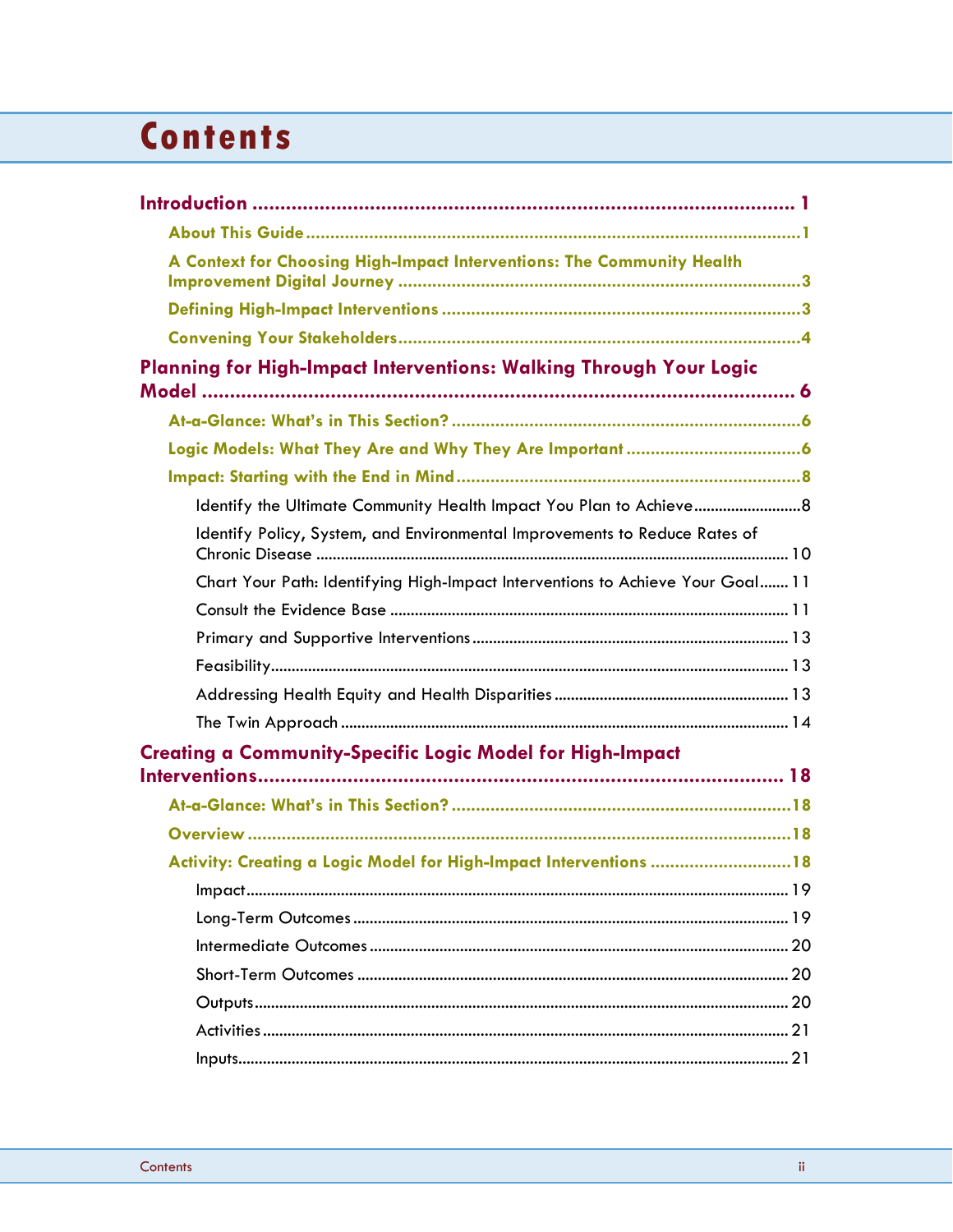| National Association of City and County Health Officials: Chronic Disease |  |
|---------------------------------------------------------------------------|--|
|                                                                           |  |
|                                                                           |  |
|                                                                           |  |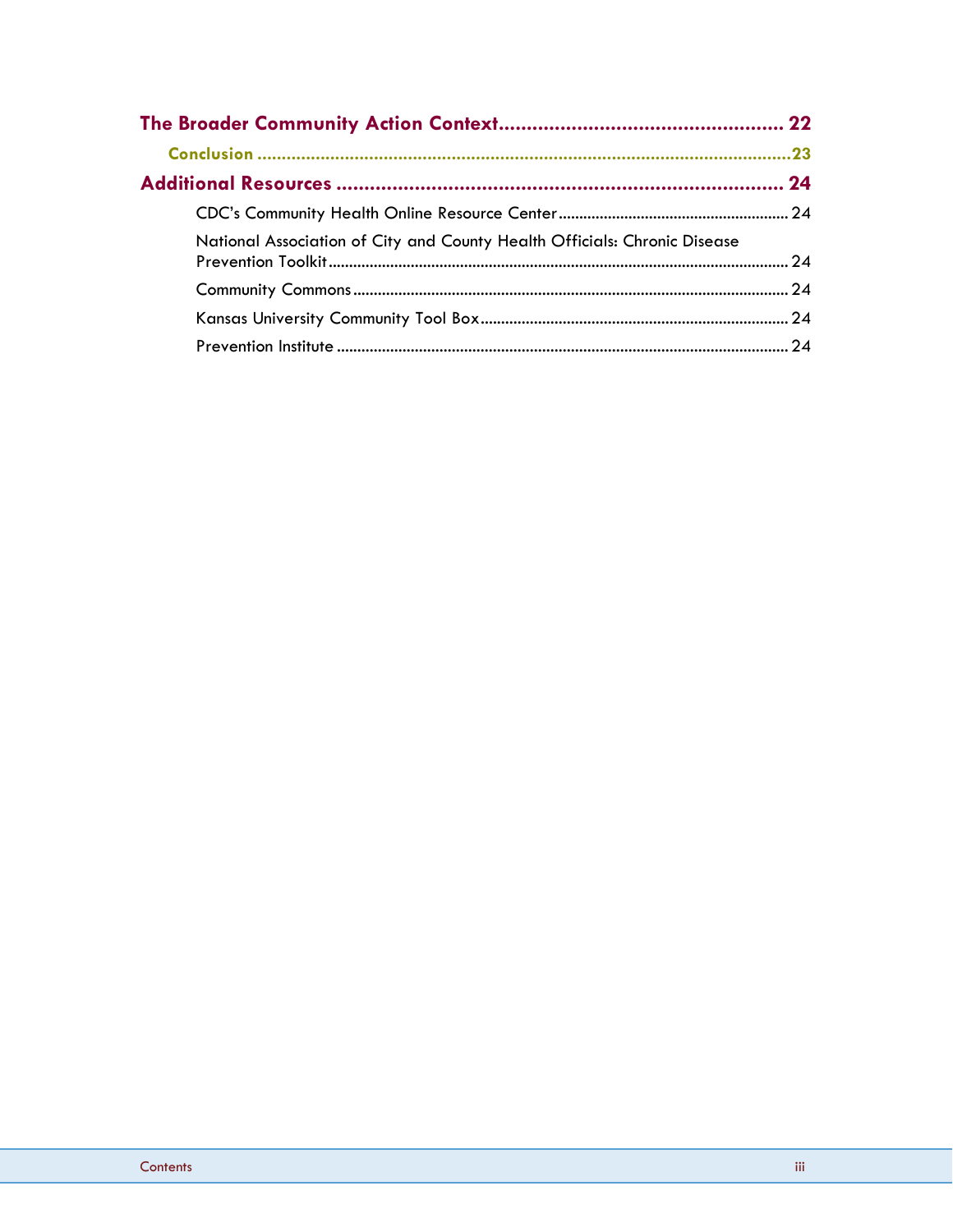# <span id="page-4-0"></span>**Introduction**

As communities seek ways to become healthier places, they face an array of choices on how to intervene—choices that can seem daunting. Which interventions are possible? Which are likely to have the greatest impact and make a real and lasting difference by reaching more people with the greatest intensity?

This guide is intended for community health planning coalitions, agencies, and health departments working together to improve community health—particularly, but not exclusively, those funded by the Centers for Disease Control and Preventions (CDC). It is designed to guide coalitions and groups involved in planning community health improvement efforts toward high-impact interventions. Specifically, this guide will help coalitions or other planning groups

- **Identify** high-impact interventions.
- Take concrete steps to ensure the interventions selected are **evidence-based**.
- Apply the "**Twin Approach**" (which couples population-wide interventions with more targeted interventions to advance health equity) in the design, selection, and implementation of interventions.
- Use **logic models** to select and develop the most effective interventions for a particular community, either on their own or within a broader strategic planning effort.

# <span id="page-4-1"></span>**About This Guide**

This guide is organized into three main sections, and uses logic models as a key planning tool. Logic models offer a systematic way to identify, assess, choose, and implement high-impact interventions. They are components of a broader strategic planning process and help guide decisions.

The first section of the guide describes each step in a logic model, including suggestions within the steps on how to use evidence-based interventions, address health equity and reduce health disparities, and use the Twin Approach. The second section provides activities and examples for creating a community-specific and intervention-specific logic model. The third section briefly reviews how a logic model can contribute to a broader community health improvement effort or strategic planning process. It highlights the overlap and connections across intervention selection using a logic model approach, overall strategic planning, and the Community Health Improvement (CHI) Digital Journey.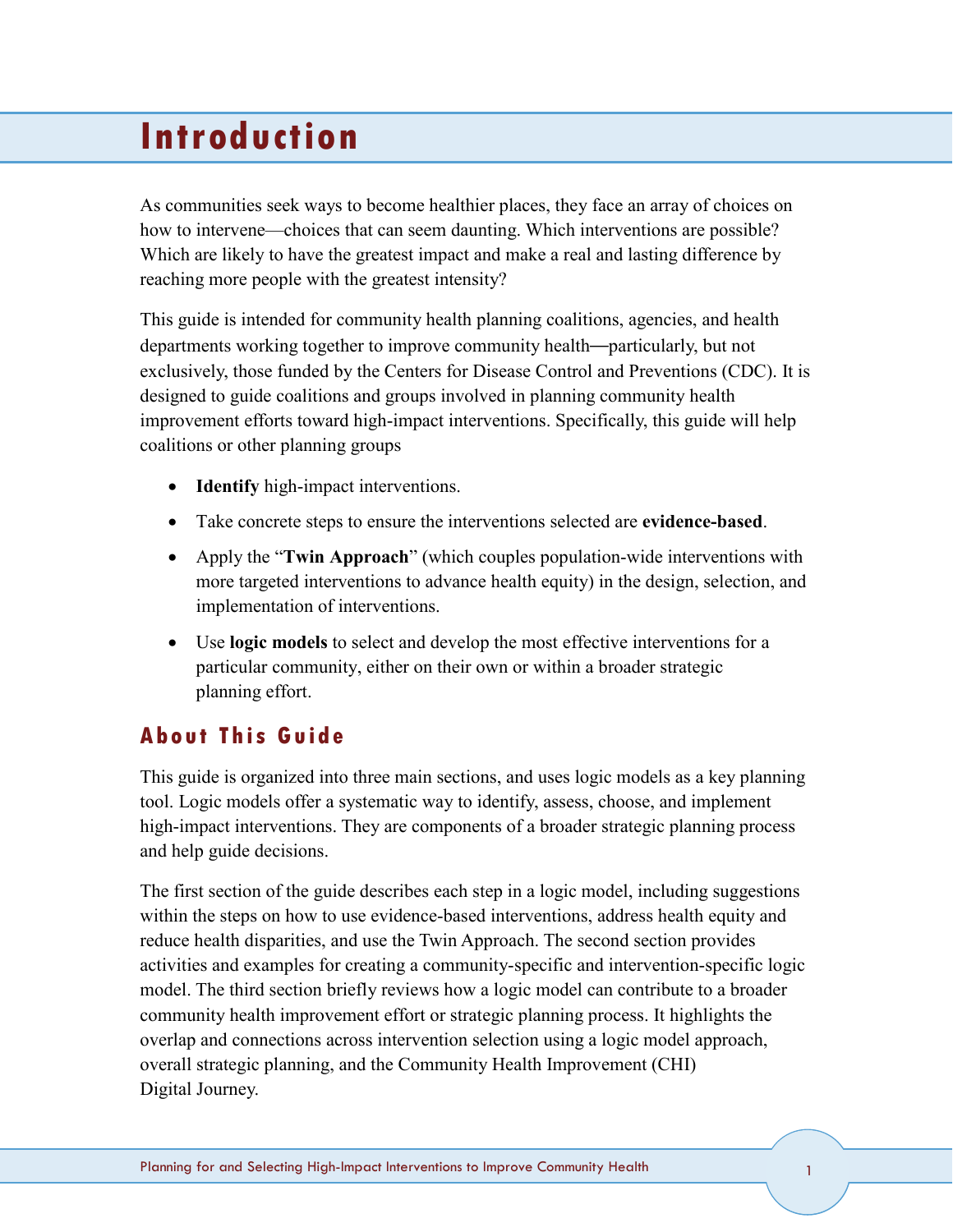Throughout this guide, we provide links to CDC and other resources, built-in activities to help you put concepts to immediate use, and examples of communities that have put these ideas into practice. Look for these icons to identify elements of this guide:



The table of contents is hyperlinked, allowing you to click to each section quickly. Also, the following textbox highlights key decision points in this document, with clickable links to the related pages.

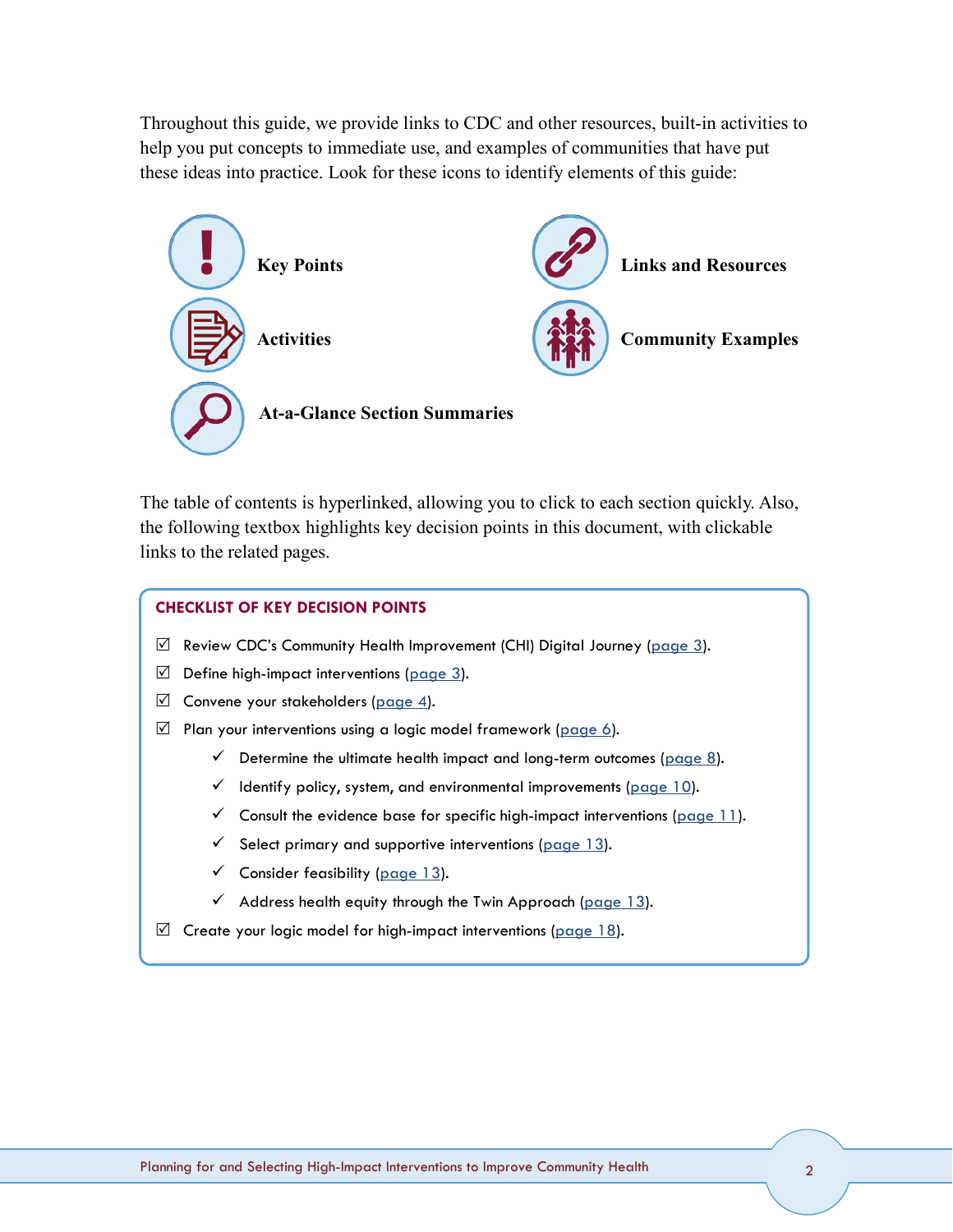# <span id="page-6-2"></span><span id="page-6-0"></span>**A Context for Choosing High -Impact Interventions: The Community Health Improvement Digital Journey**

The task of choosing community health interventions should take place within a broader strategic planning process. CDC's CHI Digital Journey is a defined, yet flexible series of planning and action steps that lead to a community health improvement plan. The CHI Digital Journey is a decision support tool that includes steps for building strong coalitions, defining your community, conducting a Community Health Needs Assessment (CHNA), implementing interventions, and evaluating efforts. This guide supports intervention selection, which is a distinct step in the CHI Digital Journey.

CDC's CHI Digital Journey and this guide incorporate key recommendations from the University of Kansas Work Group for Community Health and Development, including engagement of community members, collection of high-quality data through a CHNA, and use of evidence-based strategies.<sup>1</sup> Yet, like any strategic planning process, the CHI Digital Journey can take many forms and paths. It is adaptable to each community. Your context for choosing high-impact interventions will be determined by the outcomes of earlier steps in the CHI Journey and will be unique for your community.

# <span id="page-6-1"></span>**Defin ing High -Impact Interventions**

Because high-impact interventions are the focus of this guide, some basic definitions may be helpful to distinguish these from other types of interventions.

"High impact" is the product of two intervention factors: (1) the extent to which the intervention **reaches** a moderate, large, or substantial proportion of the population and (2) its **intensity**.

The **reach** of an intervention simply refers to how many people it touches or what proportion of a population is affected by the policy, system, or environmental (PSE)



improvement. Some interventions are designed to reach an entire community. For example, smoke-free policies in all outdoor places will reduce exposure to tobacco smoke for all people regardless of personal characteristics. Some interventions are designed for a very specific population subgroup. Baby-friendly hospital initiatives are designed to reach pregnant woman who were not intending to breastfeed.

**Intensity** refers to the strength or effect the intervention may have in terms of its ability to change behaviors known to affect chronic disease outcomes (such as smoking). Greater

Planning for and Selecting High-Impact Interventions to Improve Community Health 3

<sup>1</sup> Fawcett S, Holt C, Schultz J. *[Some Recommended Practice Areas for Community Health Improvement](http://ctb.ku.edu/sites/default/files/site_files/recommended_practices_for_enhancing_community_health_improvement.pdf)*. Lawrence, KS: Work Group for Community Health and Development, University of Kansas; 2011.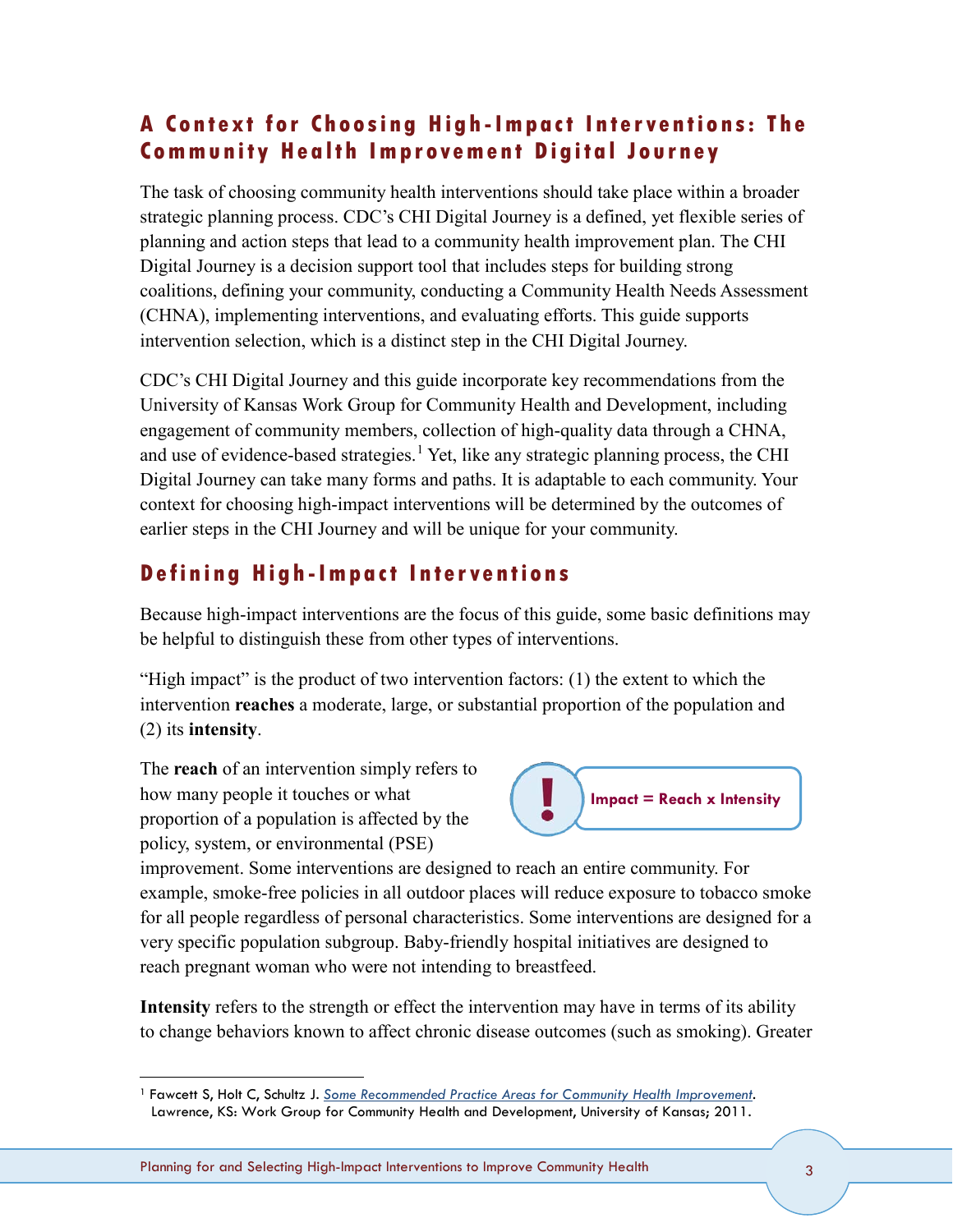frequency and longer duration of exposure to an intervention result in greater intensity. The expected effect of an intervention, to the extent the evidence describes it, is another clue as to how intense an intervention may be. Is the intervention designed to influence health outcomes directly, or is it a few steps removed? For example, improving the healthy food offerings available in restaurants, vending machines, and cafeterias, is more direct—and **intense—**than posters or other reminders to eat healthier.

Consider the difference in both reach and intensity between a single employer's smokefree workplace policy and a comprehensive smoke-free air policy—one which prohibits smoking in all workplaces, restaurants, and bars in a jurisdiction. A smoke-free policy in one workplace offers a relatively limited **reach** of tobacco control messaging and behavior change prompts. Only people who work for or visit that employer are exposed to the intervention.

On the other hand, a comprehensive smoke-free air policy protects larger numbers of people from involuntary exposure to secondhand smoke because it reaches everyone who enters all workplaces, restaurants, or bars. The greater frequency and duration of exposure to a comprehensive smoke-free air policy make it more **intense** than a smokefree intervention limited to one employer's workplace.

# <span id="page-7-0"></span>**Convening Your Stakeholders**

Whose input do you need to select the best interventions for your community? Do your coalition members represent multiple sectors and populations experiencing health disparities? Although building a strong coalition is an earlier step in the CHI Digital Journey, now is a good time to ensure the right people or sectors are engaged in the process. Too often, groups engaged in community health improvement planning lack partners from other sectors or members who represent those experiencing health inequities. Use the activity on the following page to consider whether you have the right people at the decision table.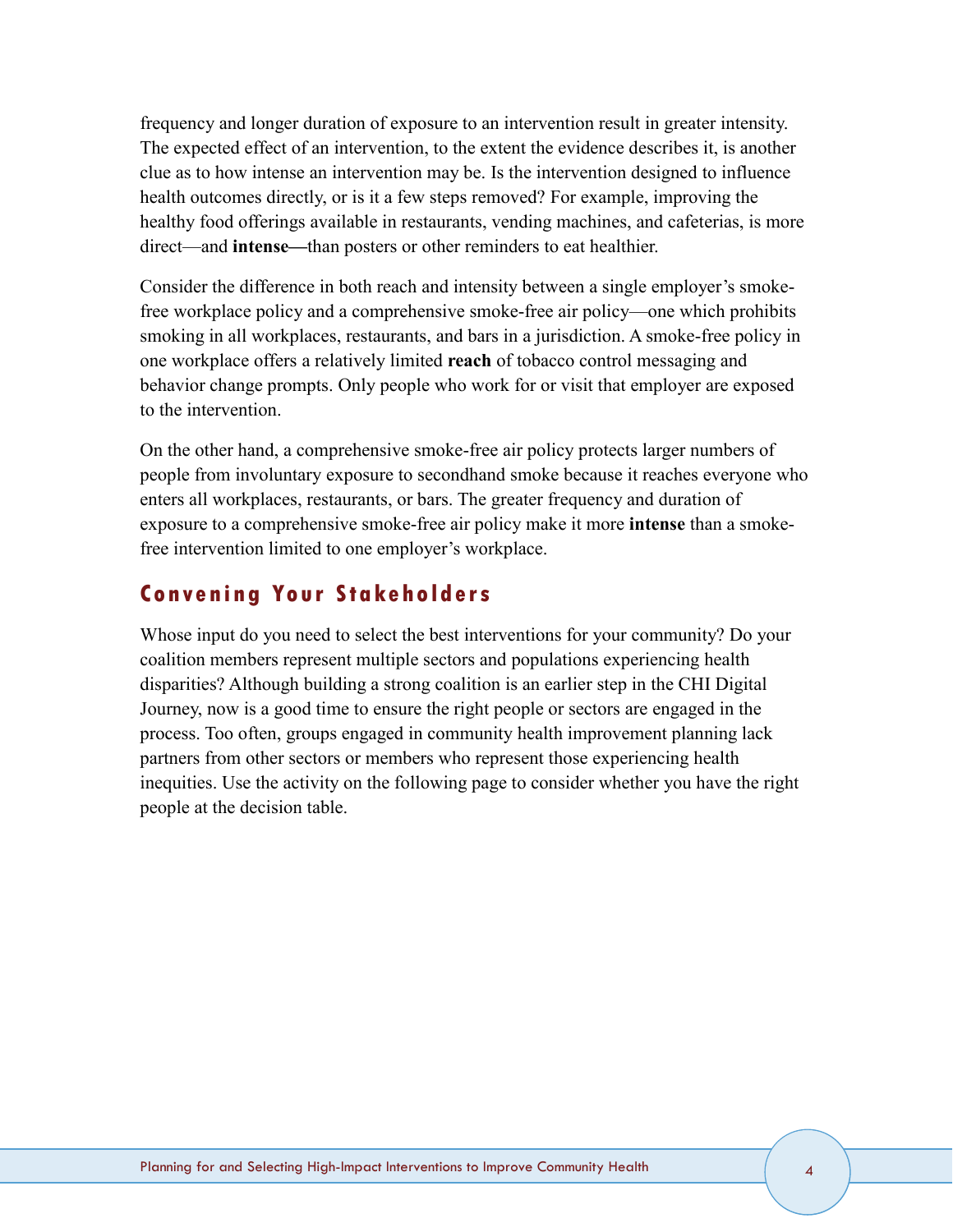#### **COALITION CHECK: ARE THE RIGHT PEOPLE AT THE TABLE?**

- 1. Where are we now?
	- How do our current partnerships or coalitions reflect the populations experiencing inequities in our community?
	- Are the skills and motivations of our partners and stakeholders aligned with our community needs (based on the results of an assessment) or the requirements or goals of the resources available?
- 2. How can we build diverse and inclusive partnerships or coalitions?
	- What partners are we missing in our partnerships or coalitions that should be included?
	- What partners do we need to engage to address the major social determinants of health impacting our community (e.g., housing, transportation, education, urban planning, business)?
	- What are the common priorities of potential partners that can serve as levers for collaboration?
- 3. How can we engage new partners in a meaningful way?
	- What process can we develop and implement to regularly assess our partnerships or coalitions to see who else should be invited to help advance our goals of achieving health equity?
	- What can we do differently to improve or enhance our partnerships or coalitions?
	- What potential issues concern our partners? What issues can be anticipated?
	- How can we ensure that all partners meaningfully participate and influence decision making?

Adapted from: Centers for Disease Control and Prevention. *[A Practitioner's Guide](http://www.cdc.gov/NCCDPHP/dch/health-equity-guide/index.htm)  [for Advancing Health Equity: Community Strategies for Preventing Chronic Disease](http://www.cdc.gov/NCCDPHP/dch/health-equity-guide/index.htm)*. Atlanta, GA: Centers for Disease Control and Prevention, US Dept of Health and Human Services; 2013.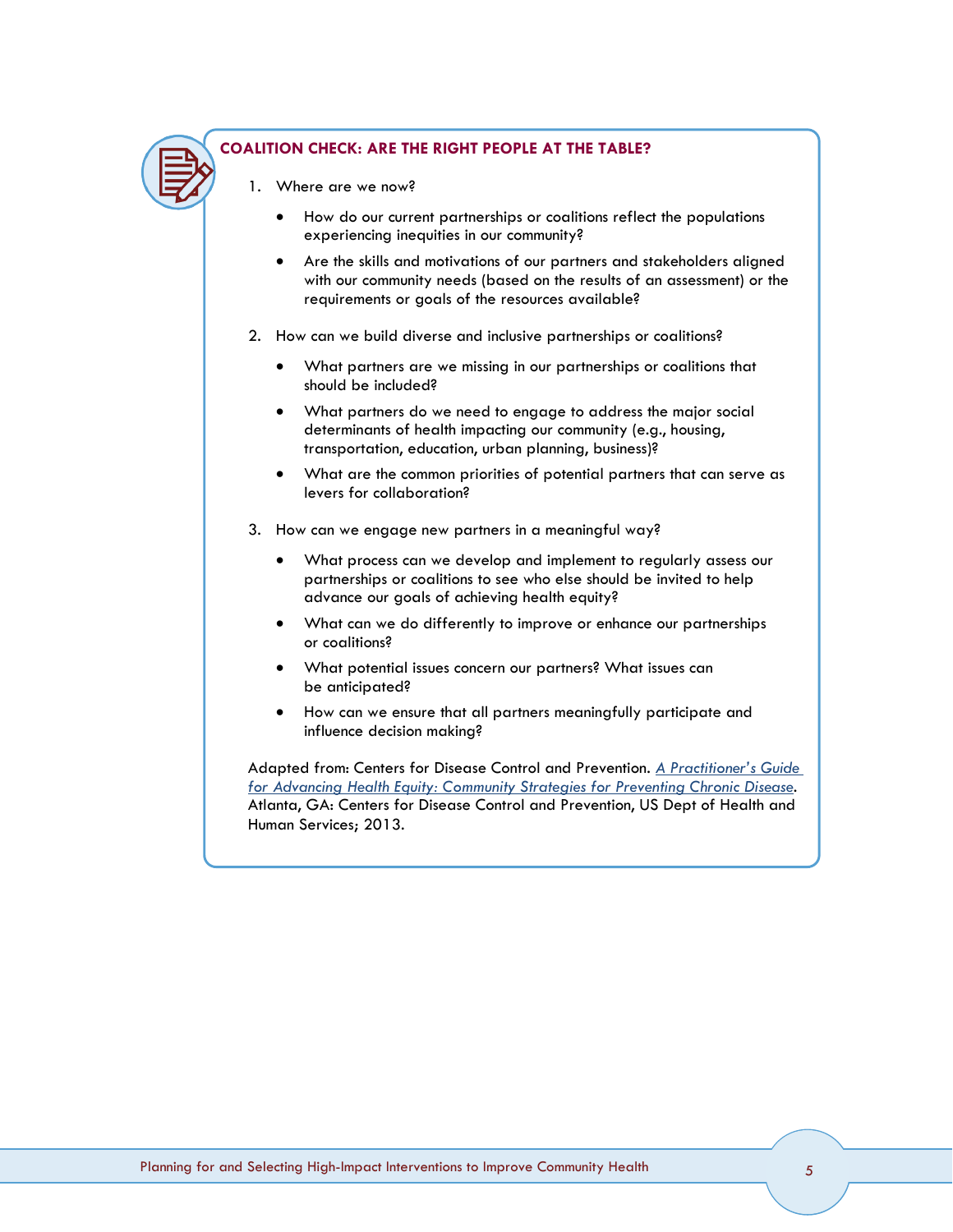# <span id="page-9-0"></span>**Planning for High-Impact Interventions: Walking Through Your Logic Model**

# <span id="page-9-1"></span>**A t- a-Glance : What's in This Section?**

This section



- Reviews some **basic planning steps** that help with selecting interventions.
- Walks through **steps** in the logic model that are useful for selecting high-impact interventions.

# <span id="page-9-2"></span>**Logic Models: What They Are and Why They Are Important**

As the name suggests, **logic** models are supposed to be **logical**—revealing the assumptions and rationale for a choice of activities. Mostly linear, they are a visual portrayal of an "if, then" proposition:

**If** we input various resources to undertake A, B, and C activities and get these outputs in the near future, **then** we have a greater likelihood of achieving Y and Z outcomes within a few years and ultimately achieving our long-term outcomes to have this type of impact within X timeframe.

By showing the underlying logic that connects inputs, activities, outputs, outcomes, and impact, logic models can make a compelling case for a selected set of interventions—and for the up-front investment in launching them. Logic models can help your group select high-impact interventions by ensuring there are clear connections between the activities you plan to implement and the outcomes you hope to achieve. The more specific information you include, the stronger your logic model will be.



A well-developed logic model should make sense when read in either direction—from inputs and activities to impact ("If we do *this*, then we can expect to achieve *that*.") or in reverse, from impact to activities and inputs ("To have *this type of impact*, we need to implement *these activities* and have *these resources* in place first.").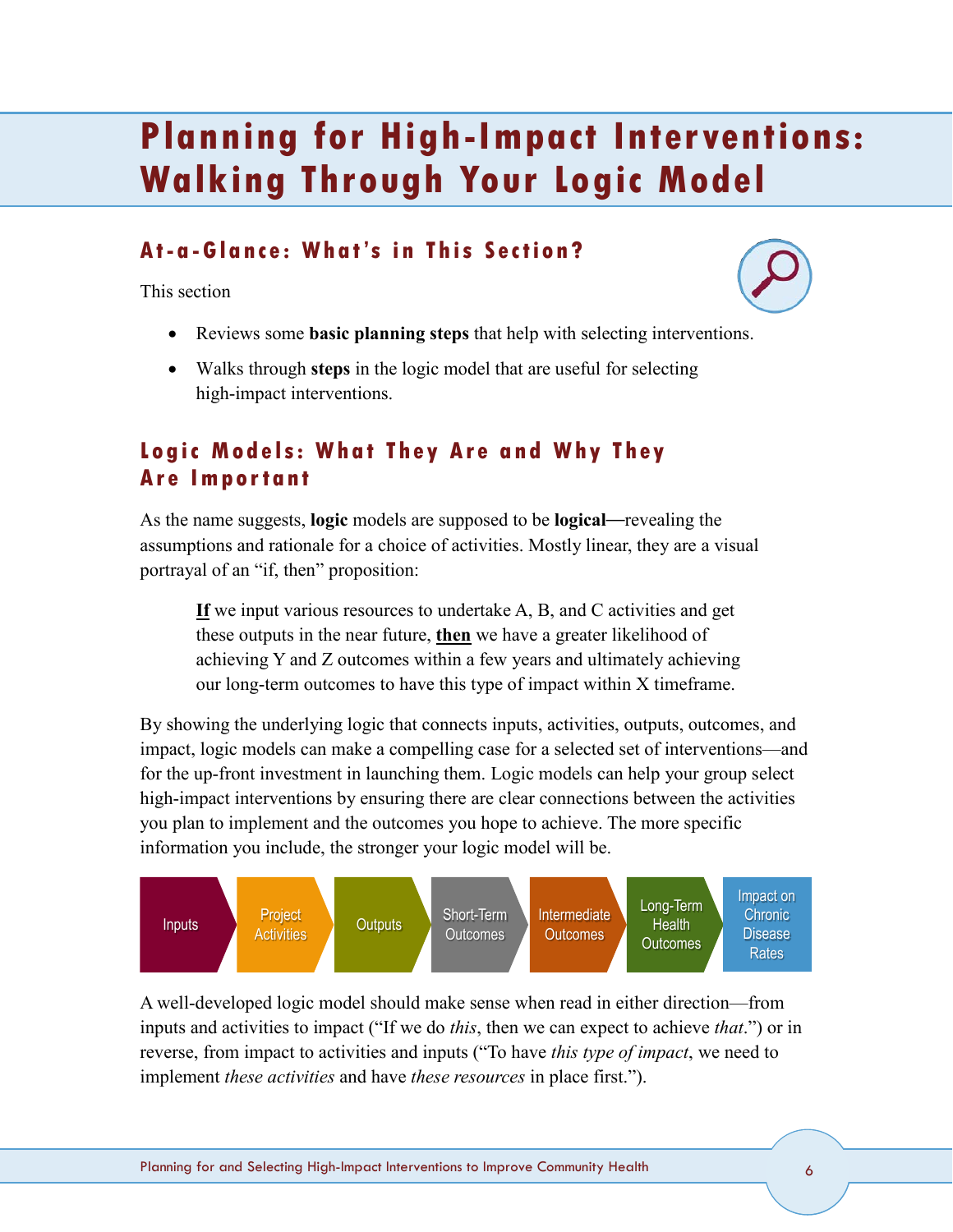Take tobacco use as an example. In multiunit housing, secondhand smoke seeps through windows, floors, and ventilation systems, affecting everyone (smokers and nonsmokers alike), but particularly the developing lungs of children and frail lungs of older people living in the building. Because many low-income families live in rented apartments instead of single-family homes, secondhand smoke in multiunit housing can contribute to health disparities among an especially vulnerable population.

A CHNA reveals high levels of disease that may be related to or exacerbated by exposure to tobacco smoke. An environmental and policy scan reveals that other communities have had success with persuading housing authorities and landlords to designate multiunit housing as smoke-free living spaces. The evidence base supports this intervention as potentially having a high impact because it can reach large numbers of people (everyone living in these units) with a high degree of intensity, if enforced.

In this example, **inputs** could include the data collection process that revealed a high disease rate in this subgroup of residents, the coalition's environmental and policy scan, and the search for evidence-based interventions.<sup>2</sup> The **activity**—as recommended by an evidence-based compendium of tobacco control interventions—is obtaining designation of multiunit housing facilities as smoke-free. One important **output** of that activity is to have these policies not just on paper, but actually enforced across many housing units.

If those activities and outputs are implemented, what happens next? One **short-term outcome** is that residents of those buildings are less likely to be exposed to secondhand smoke. As a result, an **intermediate outcome** might be a reduction in conditions associated with tobacco smoke exposure, such as asthma-related symptoms and respiratory tract infections like pneumonia and bronchitis. As a bonus, the smoke-free policy gives smokers living in those buildings an additional—and powerful—motivation to quit.

Over time, these cumulative and widespread reductions in tobacco smoke exposure and smoking will eventually lead to **long-term outcomes** of reduced rates of tobacco-related illnesses, such as lung cancer and heart disease. Finally, as more and more people have access to smoke-free environments, these reductions in tobacco-related illnesses will become substantial. Change can occur one housing unit at a time, but eventually impact an entire community—and an entire community's chronic disease rates. That is the ultimate goal—to **impact** chronic disease rates at the community or jurisdiction level.

The following steps include basic logic model components—inputs, project activities, outputs, short-term outcomes, intermediate outcomes, long-term health outcomes, and impact—to show how these can be used to organize and drive the selection process for

Planning for and Selecting High-Impact Interventions to Improve Community Health 7

 $\overline{a}$ 

<sup>2</sup> Schoenmarklin S. *[Secondhand Smoke Seepage into Multi-Unit Affordable Housing](http://www.publichealthlawcenter.org/sites/default/files/resources/tclc-syn-secondhand-2010_0.pdf)*. Saint Paul, MN: Tobacco Control Legal Consortium; 2010.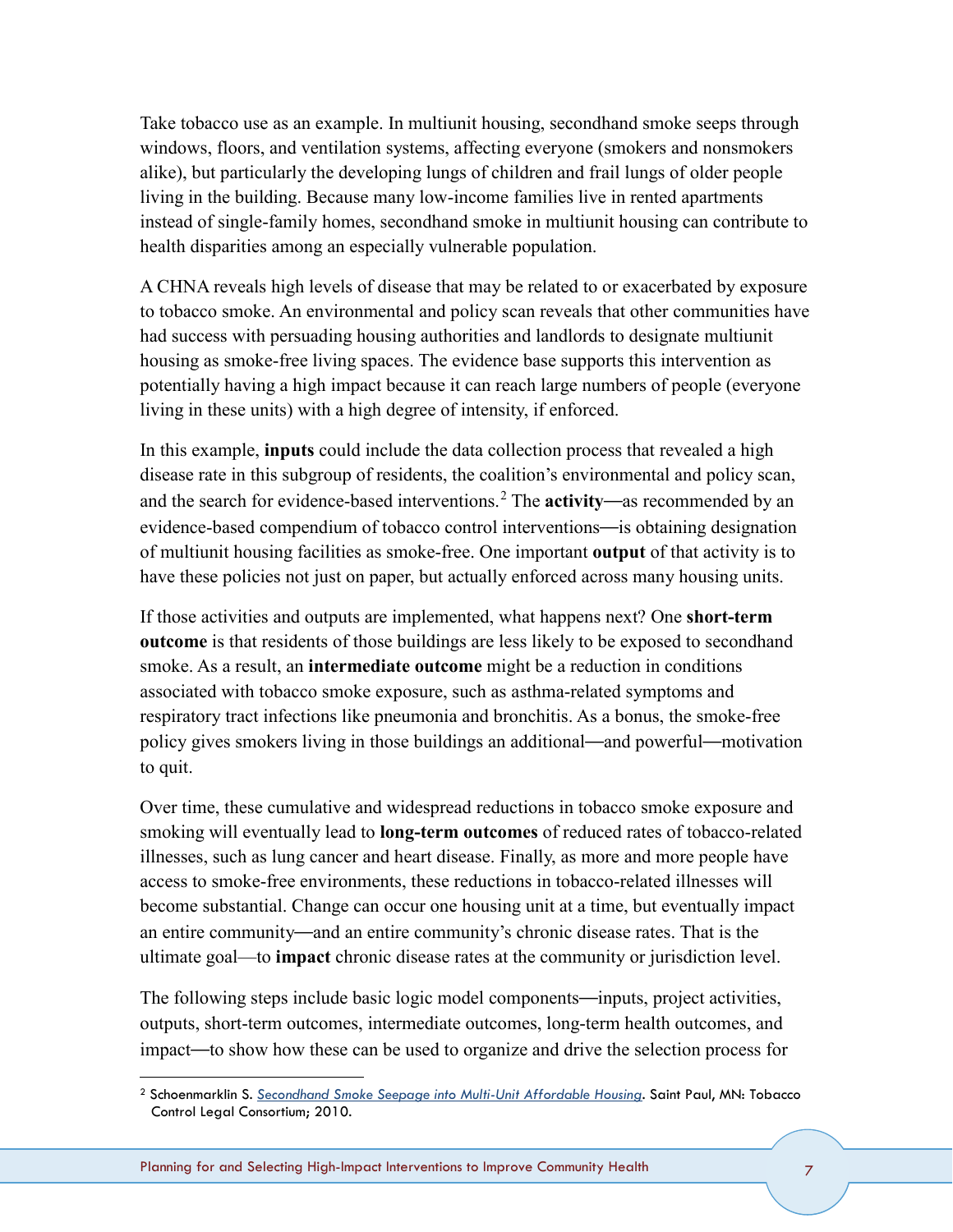high-impact interventions. A red box indicates the specific logic model components relevant to the steps and activities.

# <span id="page-11-0"></span>**Impact: Starting with the End in Mind**

As noted earlier, well-developed logic models should make sense whether they are read from left to right or from right to left (starting with ultimate impact and working back to specific activities and inputs). Because this guide is designed to lead to the selection of interventions that will have a measureable impact on chronic disease rates at the community or jurisdiction level ("high-impact interventions"), we will begin with the end in mind—at the impact side of the logic model.

# <span id="page-11-1"></span>**Identify the Ultimate Community Health Impact You Plan to Achieve**



To achieve high-impact health outcomes, you first need accurate information on both the broader population and vulnerable subgroup populations. A CHNA is a tool for understanding community needs and assets. By systematically collecting information on communities and the populations within them (including vulnerable populations), CHNAs can be extremely useful as your coalition considers where and how it can have an impact in the community.

Using the CHNA results (or other similar census or other data about community health needs), discuss what the data reveal (or confirm). Consider which areas of the community have the greatest need, who is most affected by chronic disease, and where your coalition believes it could have the greatest impact.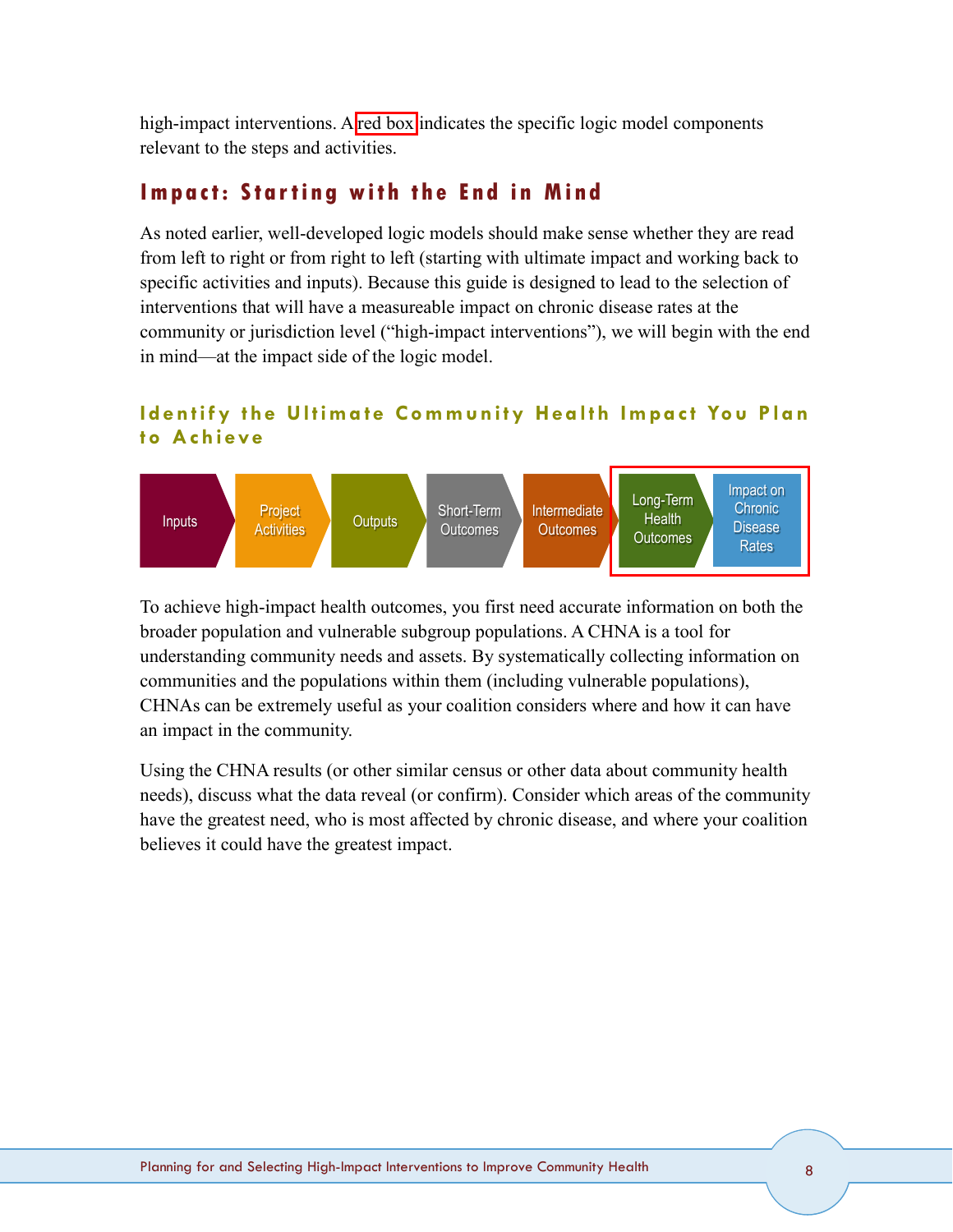

#### **RESOURCES FOR IMPLEMENTING THE COMMUNITY HEALTH NEEDS ASSESSMENT PROCESS**

- [Community Health Navigator Resources,](http://www.cdc.gov/chinav/resources/additional/index.html) CDC.
- [Community Health Needs Assessment Toolkit,](http://www.communitycommons.org/chna/) Community Commons.
- [Principles of Community Engagement \(2nd edition\),](http://www.atsdr.cdc.gov/communityengagement/pdf/PCE_Report_508_FINAL.pdf) National Institutes of Health.
- [Community Health Improvement Resources,](http://health.mo.gov/data/chir/) Missouri Department of Health and Senior Services.
- [State Health Improvement Plan \(SHIP\) Guidance,](http://www.astho.org/Accreditation-and-Performance/Developing-a-State-Health-Improvement-Plan-Guidance-and-Resources/) Association of State and Territorial Health Officials (ASTHO).
- [Mobilizing for Action through Planning and Partnerships \(MAPP\),](http://www.naccho.org/topics/infrastructure/mapp/) National Association of City and County Health Officials (NACCHO).
- [Video: Primary Care + Public Health in the Community,](http://www.iom.edu/Reports/2012/Primary-Care-and-Public-Health/Video.aspx) Institute of Medicine of the National Academies.

Use the following activity to discuss and identify the health **impact** and **long-term outcomes** your coalition or group wishes to achieve. These are initial discussion questions. You will want to return to questions of need and impact throughout the planning process.

### **IDENTIFYING COMMUNITY HEALTH IMPACT: DISCUSSION QUESTIONS**

With your CHNA or other data in hand and your coalition members assembled, consider these questions. Options include asking individuals to reflect on the questions and then share their answers, dividing into small groups to discuss and then compare ideas, or setting up flip charts around the room and having individuals or teams rotate from one "station" to the next to consider and add to the ideas of others.

- What do the data show us?
- What are the areas of greatest need in our community?
- Who are the people in greatest need?
- What are the areas of greatest potential impact?
- What outcomes do we need to improve and for how many people?
- What have we learned from the data about the people who have the highest disease rates?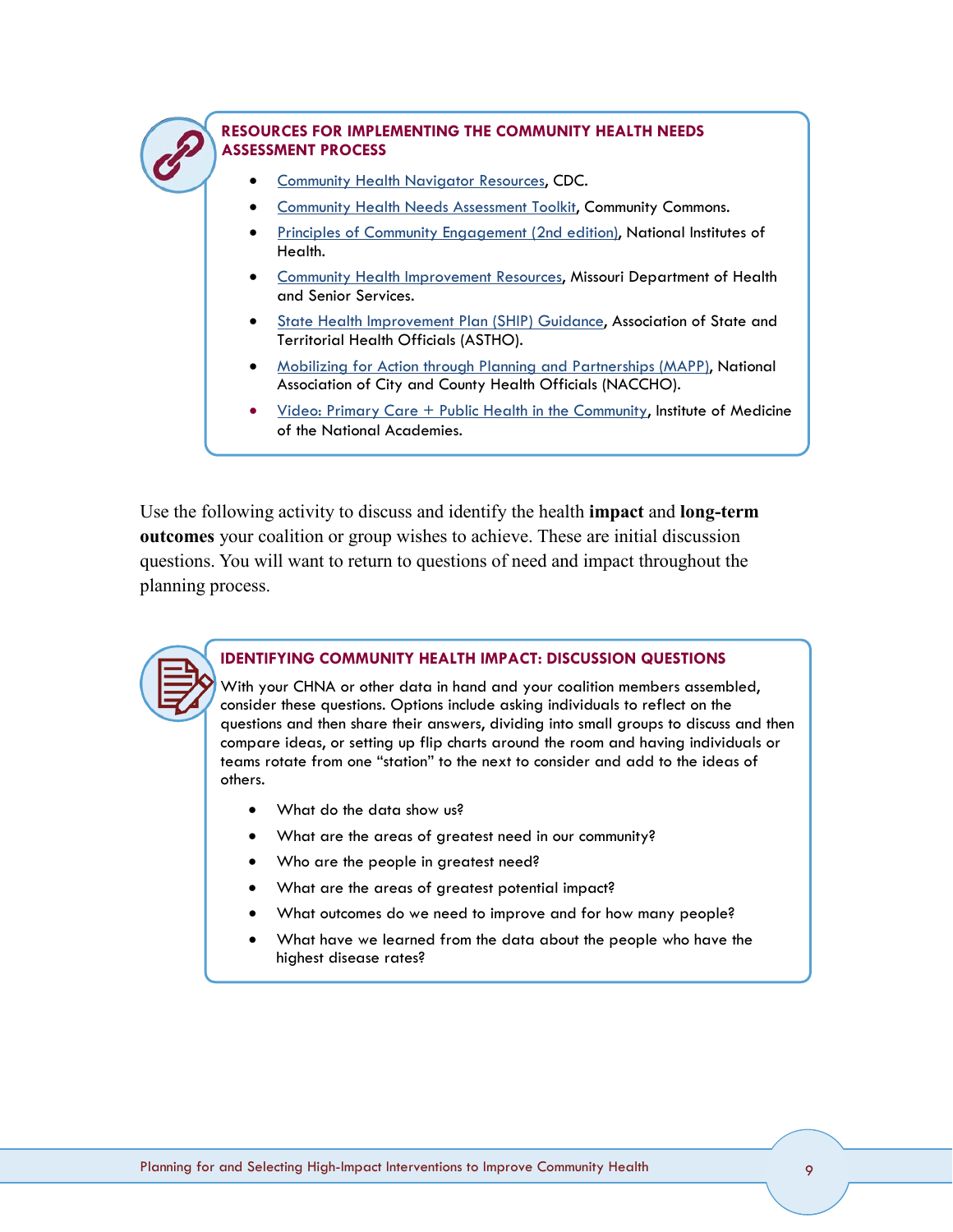## <span id="page-13-0"></span>**Identify Policy, System, and Environmental Improvements to Reduce Rates of Chronic Disease**



What chronic disease outcomes in the community need to be improved? How many people could be affected? Who is experiencing the highest rates of disease? The answers to these questions, building on the CHNA data from the first step, will help refine your planning group's sense of where it can and should have the greatest impact.

A scan of existing PSE factors can help pinpoint opportunities for improvement. Use the following activity to discuss and identify PSE factors.



#### **SCANNING FOR POLICY, SYSTEM, AND ENVIRONMENTAL FACTORS: DISCUSSION QUESTIONS**

What are the policy, system, and environmental factors that could be improved to reduce rates of chronic disease in your community? For example,

- What is the extent of smoking ordinances? Do they cover multiunit housing complexes?
- What physical activity and nutrition guidelines are in place in your community's schools?
- Do all community residents have equal access to healthy foods?
- Do all community residents have equal access to community services for chronic disease prevention, risk reduction, and disease management?
- Are outdoor areas and play environments safe?

Knowing which PSE factors influence rates of chronic disease will help you identify the intermediate- and short-term outcomes and outputs for your logic model. The following community example lists a sample of outputs and outcomes from a strategic plan that resulted, in part, from an environmental and policy scan.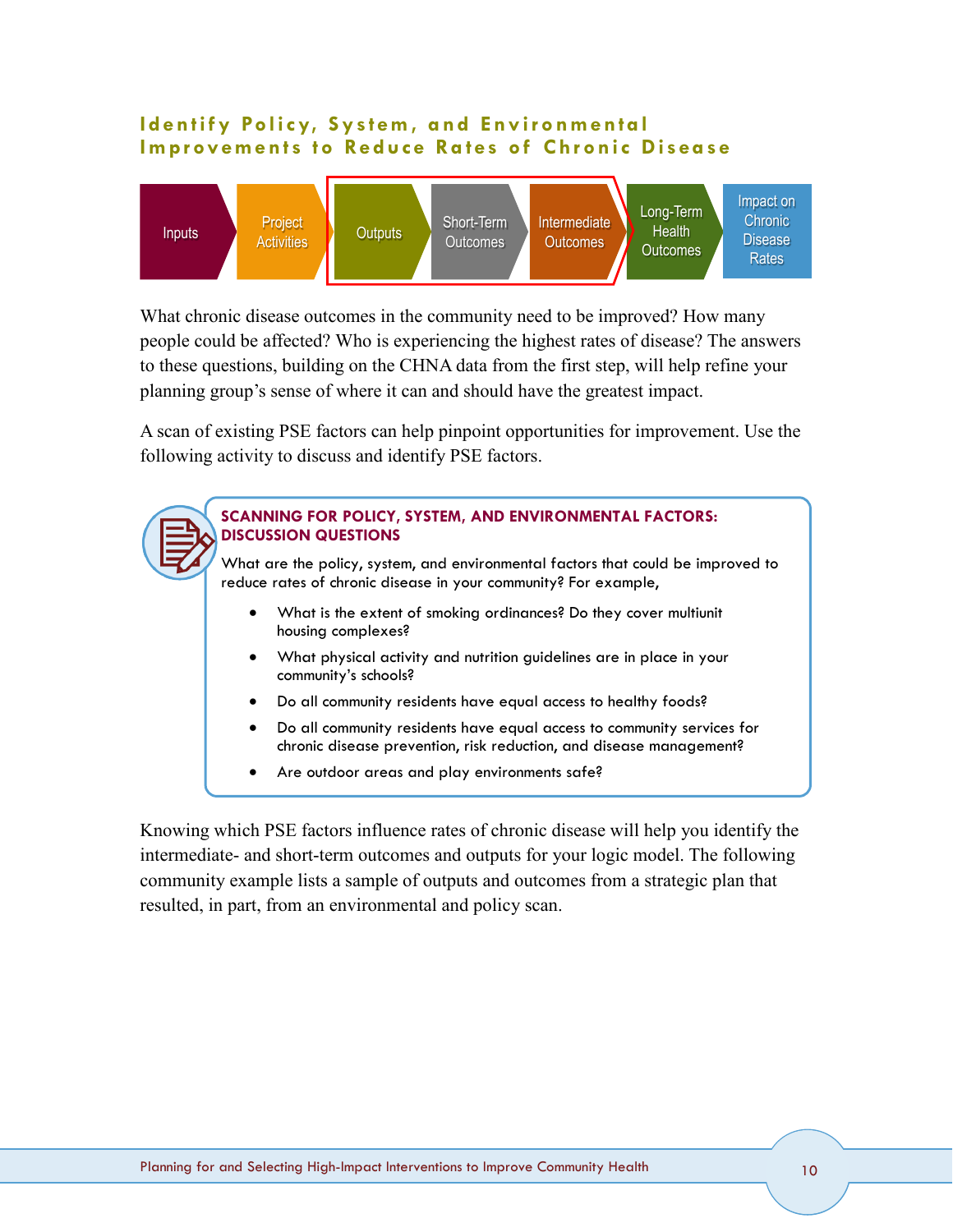

#### **OUTPUTS AND OUTCOMES IN A STRATEGIC PLAN**

The Los Angeles County Department of Public Health's strategic plan for 2013- 2017 relied, in part, on a scan of internal and external policy issues as a way to choose strategic priorities. The following are specific policies that support active living, healthy eating, and tobacco-free living:

- Increase the number of local jurisdictions that implement transit-oriented districts and other land use planning policies that promote walkable, bikeable, and safe communities and the use of mass transit, while avoiding displacement of affordable housing.
- Increase engagement with cities, public institutions, businesses, and community organizations to increase access to and demand for healthy food and beverage options and reduce access to and demand for less-healthy options.
- Develop strategies to increase participation in the Supplemental Nutrition Assistance Program (SNAP) and increase healthy food and beverage purchases among SNAP participants, including incentives for purchasing fresh produce.
- Work with health care organizations to adopt and implement a standard protocol for tobacco use screening and referral to cessation services.
- Increase the capacity of community agencies to improve preconception health through the use of web-based platforms.

For a full copy of the strategic plan, go to the [County of Los Angeles Department of](http://publichealth.lacounty.gov/plan/docs/Strategic_Plan/DPHStrategicPlan_2013-2017.pdf)  [Public Health: Strategic Plan 2013-2017.](http://publichealth.lacounty.gov/plan/docs/Strategic_Plan/DPHStrategicPlan_2013-2017.pdf)

## <span id="page-14-0"></span>**Char t Your Path: Identifying High -Impact Intervention s to Achieve Your Goal**



Your coalition has already taken into account the related PSE factors and the impact you hope to achieve. As your group deliberates an array of possible interventions, it must also consider evidence-based approaches, supportive interventions, feasibility, and actions needed to advance health equity.

### <span id="page-14-1"></span>**Consult the Evidence Base**

CHNA data, decisions about the impact to be achieved, and the results of environmental and policy scans can point the way ahead. Once these are in hand, it is time to consult the scientific literature. By doing so, you can identify specific strategies and interventions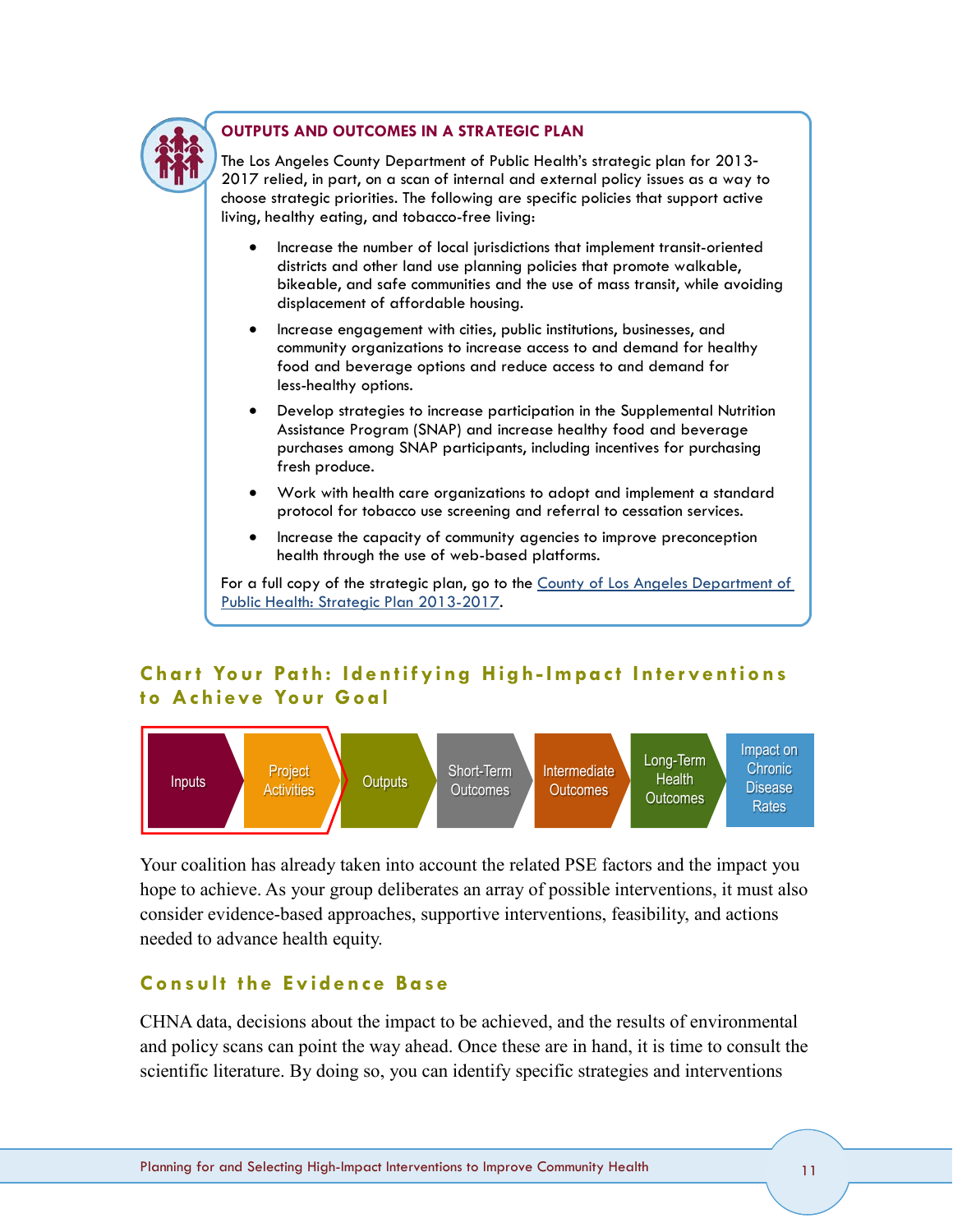supported by the evidence, meaning they have been evaluated, found to be effective, and recommended by experts.

Community health resources are too scarce to waste on interventions that do not work—or do not work well in a particular setting or with a specific population. Fortunately, the evidence base for interventions to address chronic disease risk factors—tobacco use, unhealthy diets, and lack of

**Evidence** is derived from evaluating an intervention. A recommendation based on evidence means it works—but how well, for whom, and under what conditions needs to be understood before you include it in your plan. Evidence and recommendations do not guarantee high impact.

physical activity—is growing steadily. The evidence base grows as good-quality studies evaluate interventions to determine whether they work, how, and under which specific conditions. **Evidence** is derived from evaluating an intervention. A recommendation based on evidence means it works—but how well, for whom, and under what conditions needs to be understood before you include it in your plan.

Groups such as the Task Force on Community Preventive Services, the Institute of Medicine, CDC's Office on Smoking and Health, and CDC's Division of Nutrition, Physical Activity, and Obesity have already sifted through multiple research studies to identify what works and under what conditions.

#### **RESOURCES FOR EVIDENCE-BASED INTERVENTIONS**

- [CDC's Division of Nutrition, Physical Activity, and Obesity.](http://www.cdc.gov/nccdphp/dnpao/publications/index.html)
- CDC's *[The Guide to Community Preventive Services](http://www.thecommunityguide.org/)*.
- [CDC's Office on Smoking and Health.](http://www.cdc.gov/tobacco/stateandcommunity/index.htm)
- [County Health Rankings and Roadmaps: What Works for Health.](http://www.countyhealthrankings.org/roadmaps/what-works-for-health)
- [Institute of Medicine of the National Academies.](http://www.iom.edu/Reports.aspx)
- [Kansas University's Community Tool Box.](http://ctb.ku.edu/en/databases-best-practices)

Beyond identifying strategies and interventions that match the community's needs and the coalition's goals to reduce chronic disease rates, consider whether the evidence supports implementing the intervention in a community like yours, with similar demographics and other characteristics. Remember that evidence alone is not enough; it must be paired with **reach** and **intensity** to have high impact.

With a set of possible interventions and the evidence base as a filter, your coalition can reconvene to discuss the results of this step and narrow the list of potential interventions and strategies to select those most likely to have high impact.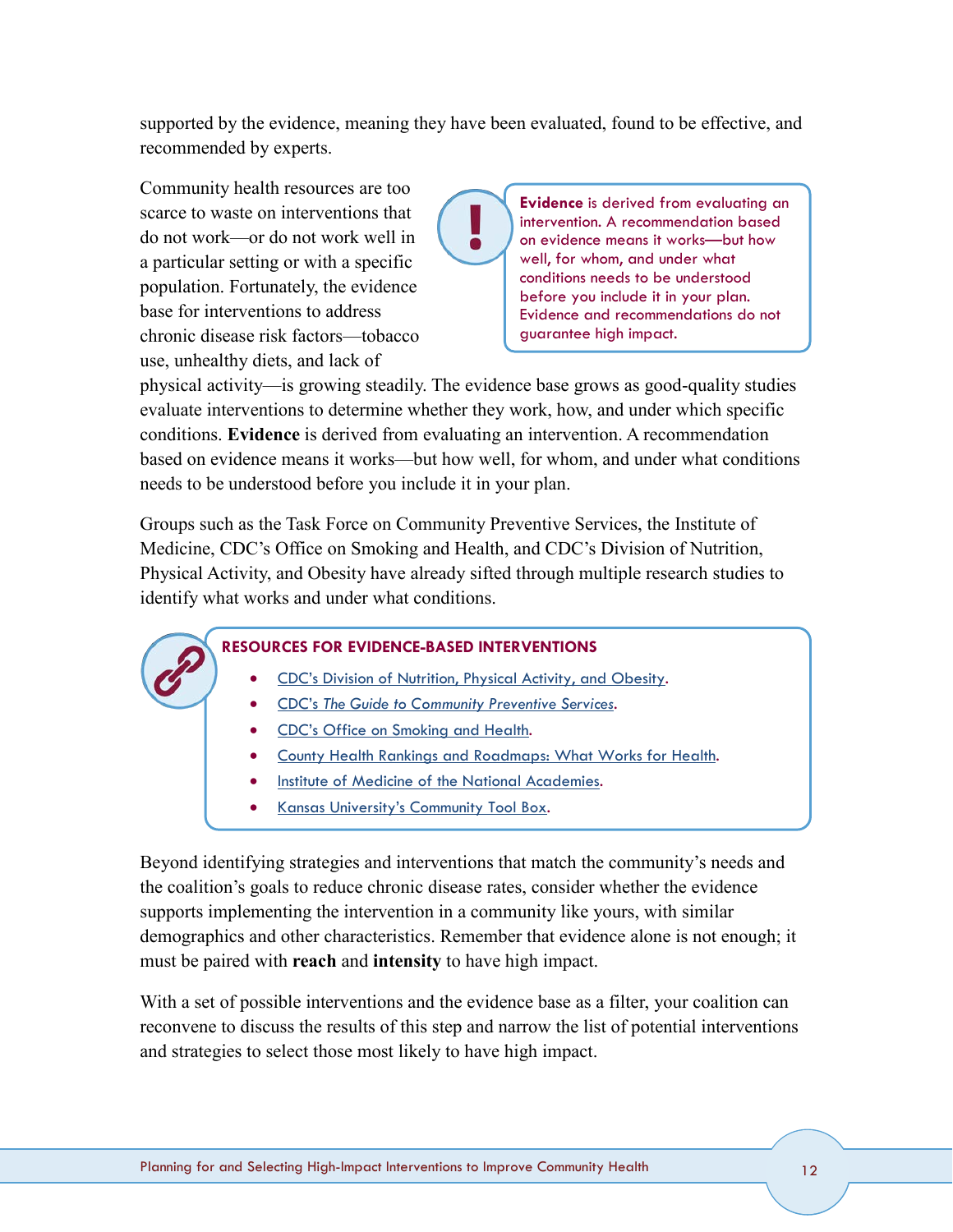### <span id="page-16-0"></span>**Primary and Supportive Interventions**

Consider ways that interventions might be combined to have more impact than any single intervention alone.

**Primary interventions** more directly affect risk factors or behaviors. They have the greatest potential reach and impact for the desired outcomes. For example, corner store conversions are a primary intervention in which convenience stores receive equipment and training to make healthier foods more accessible and attractive to customers.

<span id="page-16-3"></span>**Supportive interventions** are those that may not have high impact on their own, but can enhance the reach, effectiveness, or knowledge about a primary intervention. Health education, training, transportation, and promotional signs may not achieve lasting impact on their own, but can support or "boost" other interventions that are more powerful and direct, such as corner store conversions.

Decide which primary interventions, on their own or combined with supportive interventions, are most likely to reach a moderate or large proportion of the population with enough intensity to change the health behaviors known to affect chronic disease outcomes. Interventions that support each other are more likely to have high impact.

### <span id="page-16-1"></span>**Feasibility**

As your coalition reviews possible high-impact interventions, remember that one size does not necessarily fit all. To customize and refine lists of possible high-impact interventions, consider the **feasibility** of each, given the resources you have available. Consider whether each intervention will be **acceptable** to community members and decision makers and culturally **appropriate** for target populations. The activity on page 17 offers more questions to consider when identifying interventions that offer the greatest chances of having a high impact.

## <span id="page-16-2"></span>**Addressing Health Equity and Health Disparities**

Many conditions—including chronic diseases—reflect disparities in health status across populations. As your coalition identifies high-impact interventions, consider whether and how those interventions will address health disparities and advance health equity. Reducing disparities involves reducing the gap in disease rates or risk factors for population subgroups. Advancing health equity means increasing everyone's opportunity to achieve optimal health regardless of gender, age, sexual identity, race, ethnicity, or other characteristics. For more information about health disparities and health equity, see *[A Practitioner's Guide for Advancing Health Equity](http://www.cdc.gov/nccdphp/dch/pdfs/health-equity-guide/Health-Equity-Guide-intro.pdf)*.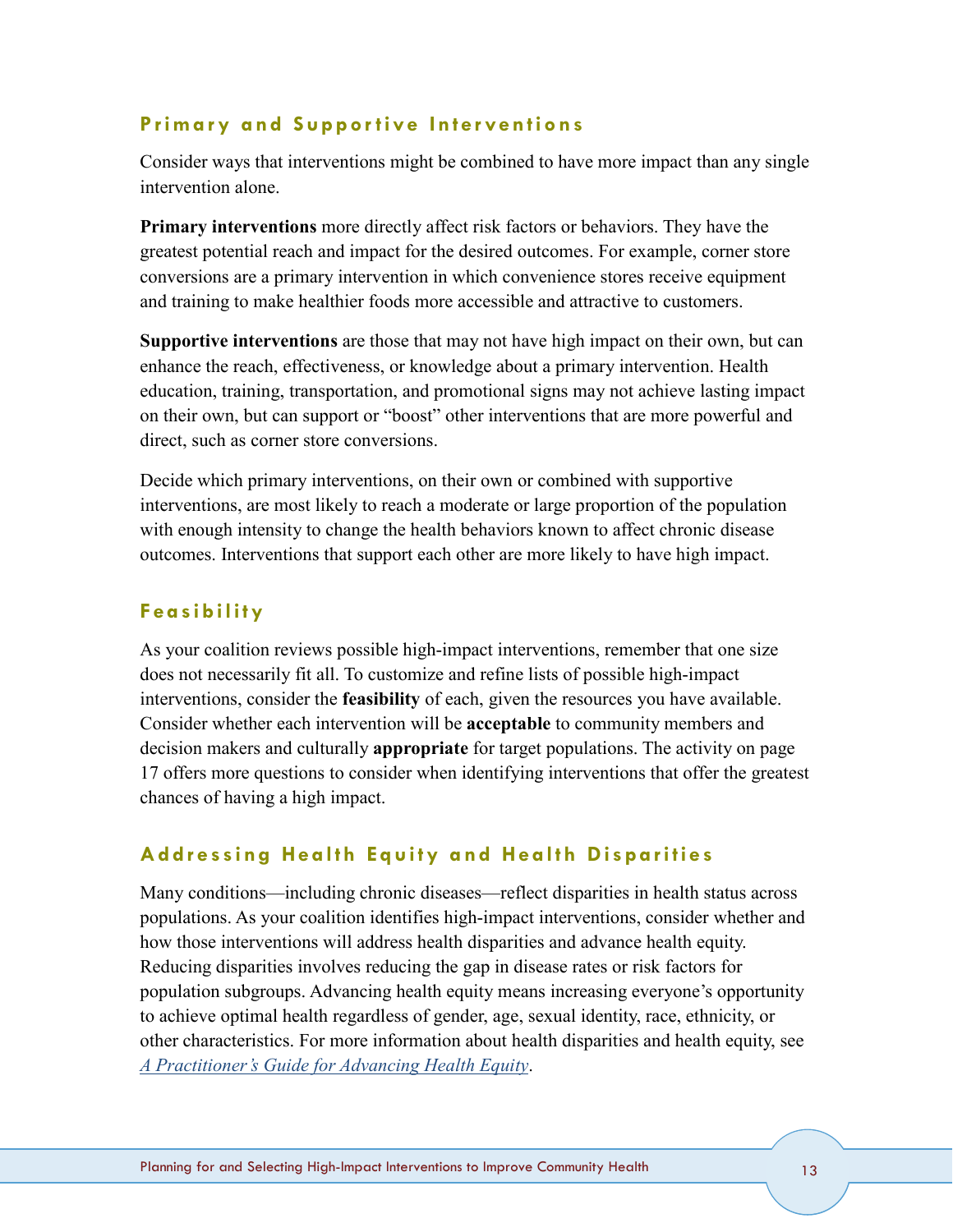

#### **A PRACTITIONER'S GUIDE FOR ADVANCING HEALTH EQUITY: COMMUNITY STRATEGIES FOR PREVENTING CHRONIC DISEASE**

This publication [\(available here\)](http://www.cdc.gov/nccdphp/dch/pdfs/health-equity-guide/Health-Equity-Guide-intro.pdf) from CDC's Division of Community Health helps practitioners address disparities in chronic disease health outcomes so that health equity—the attainment of the highest level of health for all people—can be achieved. It is filled with lessons learned from local, state, and tribal organizations.

This publication also offers many examples and suggestions for how practitioners can integrate the concept of health equity into building organizational capacity, engaging the community, developing partnerships, identifying health inequities, and evaluating their efforts.



# <span id="page-17-0"></span>**The Twin Approach**

Historically, public health has funneled resources in one of two directions: toward an **entire population** to achieve population-wide impact or toward a **specific population** to reduce disparities. In theory, a population-wide intervention should help everyone become healthier. In practice, this does not always occur. Some populations will become healthier, which is desirable. But what if some population groups benefit more than others, and the disparities between them actually widen?

### **THE TWIN APPROACH**

The Twin Approach is composed of the following elements:

Population-wide or general interventions with health equity in mind. (The focus is on implementing high-impact interventions within the general population.)

#### **and**

Targeted and culturally tailored interventions designed to address subpopulations with the highest disease rates. (The focus is on implementing tailored interventions *at the same time* within vulnerable or priority populations.)

Consider this example: During the 2006-07 and 2010-11 school years, obesity prevalence among New York students in kindergarten through  $8<sup>th</sup>$  grade decreased by 5.5% overall. However, this decrease masks notable differences across racial and ethnic groups that might make us see this success story in a different light. Specifically, obesity prevalence decreased by 12.5% for white children, 7.6% for Asians/Pacific Islanders, 3.4% for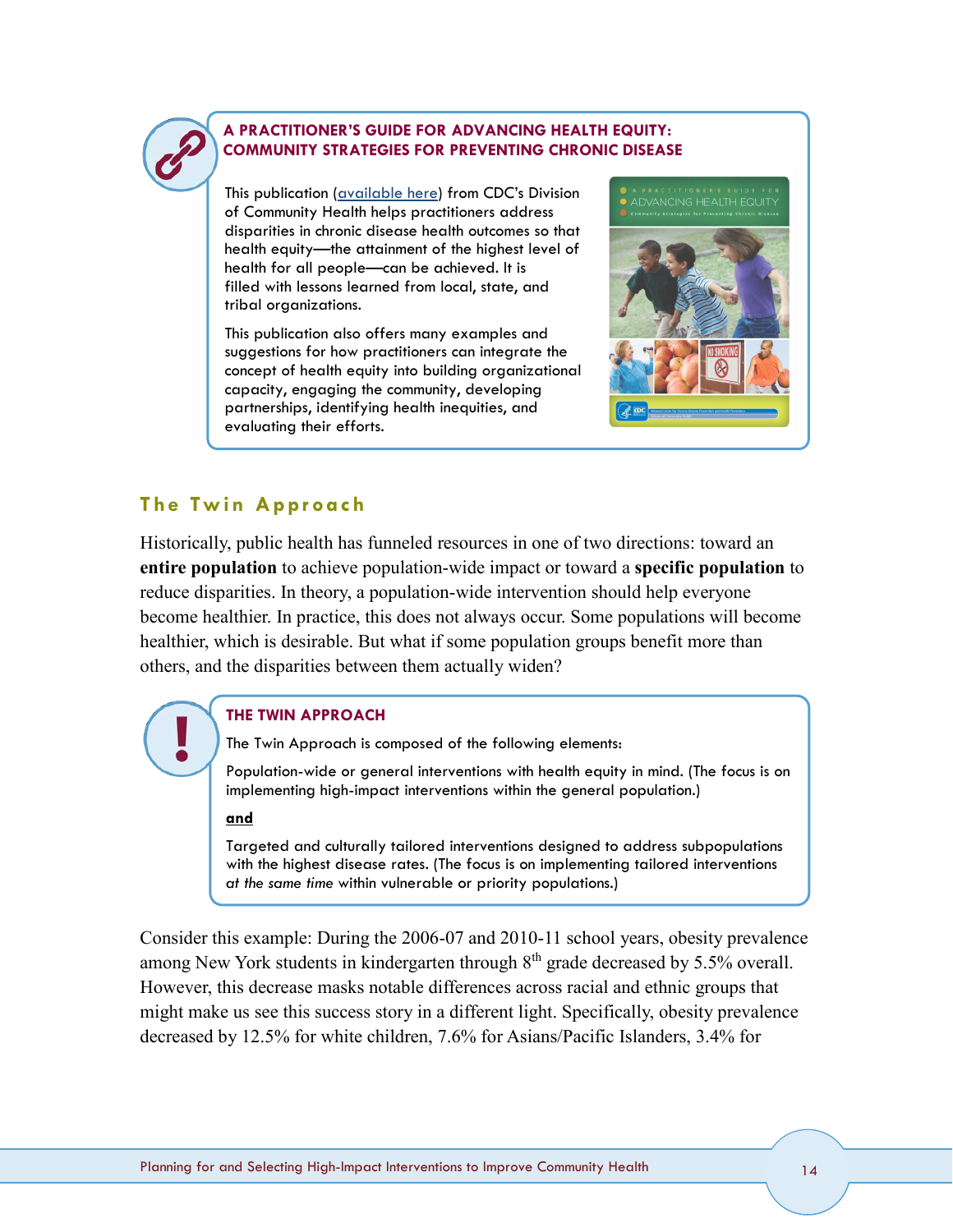Hispanics, and only 1.9% for African Americans. Overall prevalence declined, but disparities increased. 3



 $\overline{a}$ 

#### **THE TWIN APPROACH: POPULATION-WIDE AND TAILORED APPROACHES WORKING TOGETHER**

In multiunit housing like apartment buildings, secondhand smoke finds its way into units where people don't smoke—and into the bedrooms and lungs of young children. Over 40% of all public housing residents are children, and smoking rates are higher among adults with lower incomes.

A population-wide intervention to protect people from secondhand smoke exposure might help reduce smoking rates overall, but if it did not work as well among residents of public housing, these families might face about the same levels of exposure as before—and the gap between their exposure (and future disease patterns) and those of their more affluent neighbors might increase.

To prevent this unintended consequence, we can promote the population-wide intervention as before, but also provide culturally appropriate, tailored support focused on smokers who live in public housing to bolster their success rates in quitting.

The Twin Approach applies both population-wide and tailored interventions. In the previous example, the population-wide intervention is designed to protect the general population from secondhand smoke exposure, while the culturally appropriate, tailored intervention reaches a subpopulation at higher risk of exposure. Tailored interventions play a critical role in the Twin Approach to help address disparities.

Instead of choosing between two approaches, nest one within the other and combine them. This approach is called the Twin Approach because we continue to pursue population-wide interventions, while coupling them with targeted interventions tailored to meet the needs of a specific population subgroup. The targeted intervention is related to the population-wide intervention and helps guard against inadvertently increasing disparities. Use the following activity to help your coalition consider whether the Twin Approach is being applied in your interventions.

Planning for and Selecting High-Impact Interventions to Improve Community Health 15

<sup>&</sup>lt;sup>3</sup> Day SE, Konty KJ, Leventer-Roberts M, Nonas C, Harris TG. Severe obesity among children in New York [City public elementary and middle schools, school years 2006-07 through 2010-11.](http://www.cdc.gov/pcd/issues/2014/13_0439.htm) *Prev Chronic Dis.* 2014;11:130439.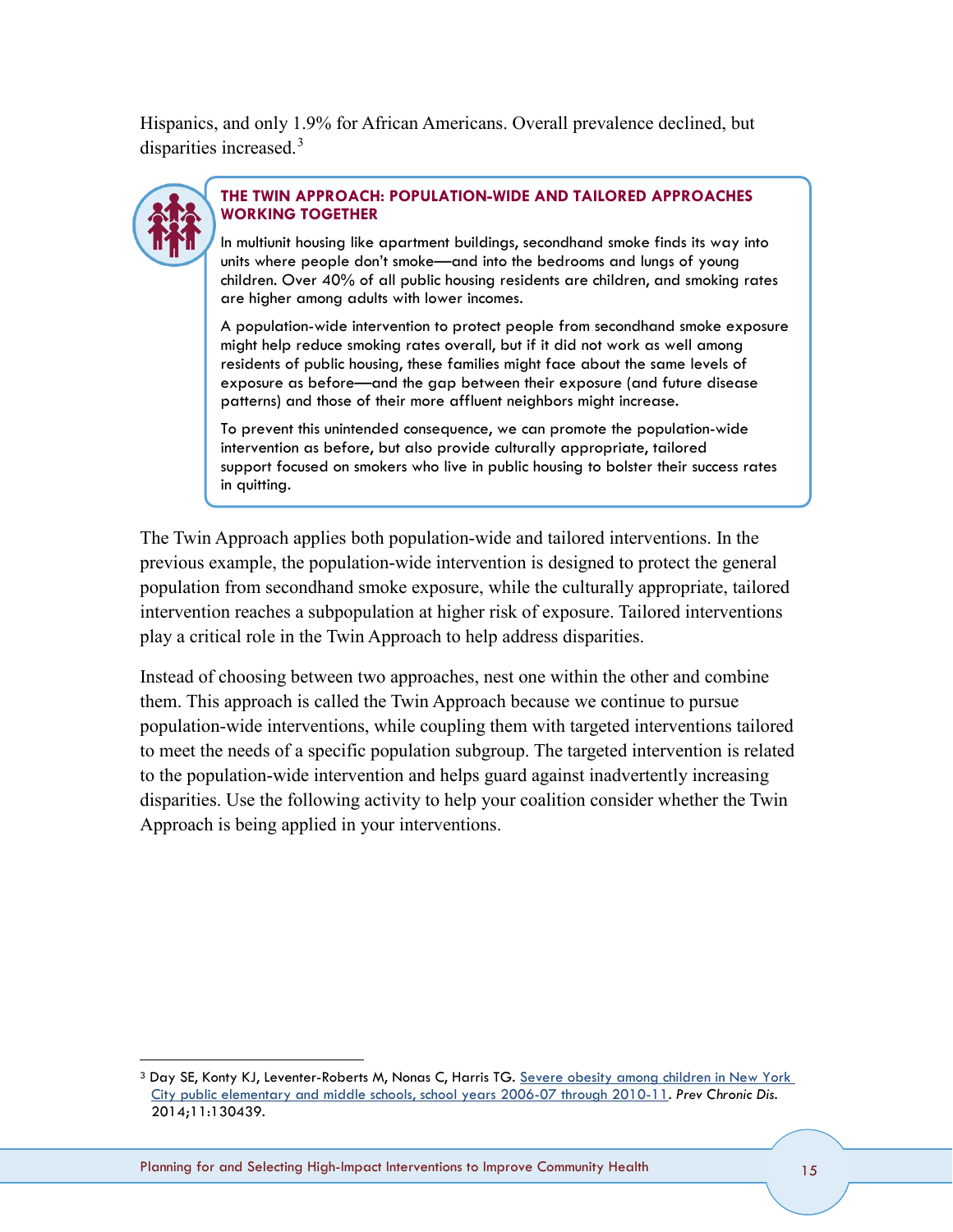

#### **ARE WE APPLYING THE TWIN APPROACH?**

#### **Population-Wide or General Population**

- Has the general population been identified?
- How are you integrating health equity into intervention selection, design, and implementation? Have potential unintended consequences been considered?

#### **Vulnerable or Priority Population**

- Has the vulnerable or priority population within the general population been identified?
- Do barriers exist that might make selected interventions less effective for vulnerable or priority populations? If so, can tailored interventions be implemented that reduce the negative effect of those barriers?
- Do supportive interventions contain activities tailored to the unique characteristics of the vulnerable or priority population?

If the responses to the previous questions are all "Yes," then you are applying the Twin Approach. If some questions are unclear or the answers are "No," consider these questions:

#### **General Population**

- What process can our coalition set up to fully understand health inequities?
- What are the diverse needs we need to consider when designing or selecting strategies that will have the greatest population-wide or general population impact?
- Are our organization's interventions supporting a health equity approach?
- Are our organization's interventions inhibiting a health equity approach?
- What are the key variables our organization should use to track the influence of our efforts for the population-wide or general population?

#### **Vulnerable or Priority Population**

- What type of information does our organization or coalition need to ensure full understanding of health inequities in the community?
- What tools and resources can our organization or coalition use to identify and understand health inequities?
- What should our organization or coalition consider when selecting strategies that will have the greatest impact on populations experiencing health inequities?
- What are the diverse needs of the vulnerable or priority population?
- How can our organization verify that selected strategies align with the needs of populations experiencing health inequities?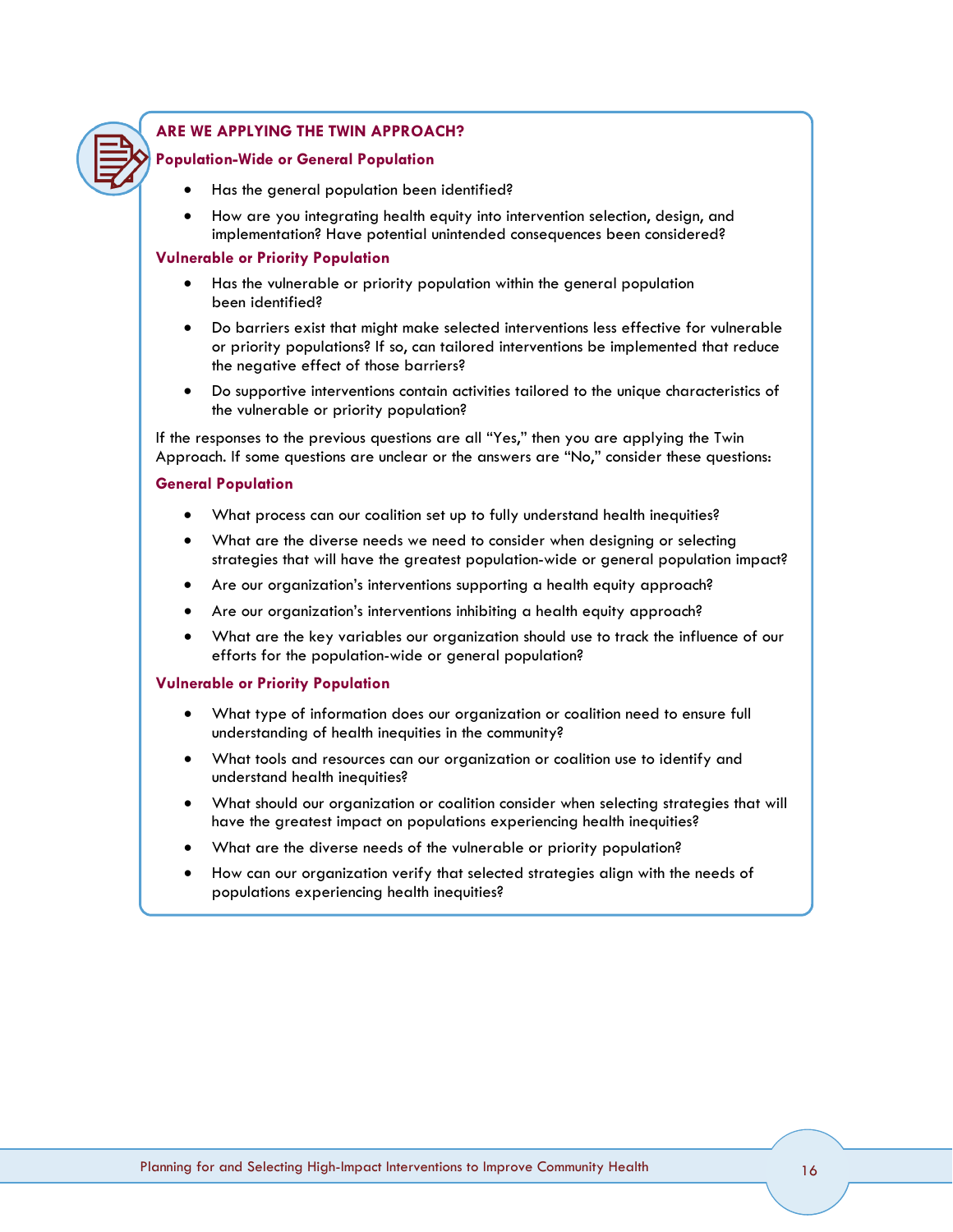Taking into consideration all the concepts described in the previous activity—from the PSE factors discovered in the policy and environment scan to determinations of feasibility and the application of the Twin Approach—reconvene your coalition to select interventions. The following activity will help your coalition complete this step.

|                             |                         |                                 | <b>SELECTING HIGH-IMPACT INTERVENTIONS</b> |                                                                                                      |                                |                                                                                                                                                                                                                                                                                                                                                                                             |                 |
|-----------------------------|-------------------------|---------------------------------|--------------------------------------------|------------------------------------------------------------------------------------------------------|--------------------------------|---------------------------------------------------------------------------------------------------------------------------------------------------------------------------------------------------------------------------------------------------------------------------------------------------------------------------------------------------------------------------------------------|-----------------|
|                             |                         |                                 |                                            |                                                                                                      |                                | For each potential high-impact intervention your coalition or planning group is considering,<br>track your findings with a work sheet like this one, and then compare the results for multiple<br>interventions. Individuals or small work groups could take on the task of completing the work<br>sheet for particular interventions, which could then be discussed with the larger group. |                 |
|                             |                         | <b>POTENTIAL INTERVENTION</b>   |                                            |                                                                                                      |                                |                                                                                                                                                                                                                                                                                                                                                                                             |                 |
|                             |                         |                                 |                                            |                                                                                                      |                                |                                                                                                                                                                                                                                                                                                                                                                                             |                 |
| Source: <b>Example 2019</b> |                         |                                 |                                            |                                                                                                      |                                |                                                                                                                                                                                                                                                                                                                                                                                             |                 |
| ⊔                           |                         |                                 |                                            |                                                                                                      |                                | This intervention has a high potential impact on chronic disease risk factors                                                                                                                                                                                                                                                                                                               |                 |
|                             | $\circ$<br>$\circ$      |                                 |                                            | Reach-reaches many or most in population or subpopulation<br>Intensity-strong, direct, and effective |                                |                                                                                                                                                                                                                                                                                                                                                                                             |                 |
| ⊔                           |                         |                                 |                                            |                                                                                                      |                                | This intervention enhances or improves policy, system, or environmental (PSE) factors                                                                                                                                                                                                                                                                                                       |                 |
|                             | $\circ$<br>$\circ$      | Which ones? How?                |                                            |                                                                                                      |                                | How can we boost the effectiveness of the PSE improvement in our community?                                                                                                                                                                                                                                                                                                                 |                 |
|                             |                         |                                 |                                            |                                                                                                      |                                | The evidence base supports this intervention for our community or population                                                                                                                                                                                                                                                                                                                |                 |
|                             | $\circ$<br>O<br>$\circ$ |                                 |                                            | Which studies or recommendations?                                                                    |                                | In which population (e.g., age, gender, race or ethnicity, language) and setting?<br>Do you have a compelling reason to believe that the intervention will work for<br>your community given population characteristics and community context?                                                                                                                                               |                 |
| ⊔                           |                         |                                 |                                            | This intervention is feasible, useful, and appropriate                                               |                                |                                                                                                                                                                                                                                                                                                                                                                                             |                 |
|                             | $\circ$                 |                                 |                                            | How do we know or why do we believe this?                                                            |                                |                                                                                                                                                                                                                                                                                                                                                                                             |                 |
|                             |                         |                                 |                                            | disparities in both general and vulnerable or priority populations                                   |                                | This intervention incorporates the Twin Approach to address health equity or                                                                                                                                                                                                                                                                                                                |                 |
|                             | $\circ$                 |                                 |                                            |                                                                                                      |                                | Is there literature to help us understand if the targeted (supporting) intervention<br>will work with our priority population? See questions on page 16.                                                                                                                                                                                                                                    |                 |
|                             |                         |                                 | <b>INTERVENTION COMPARISON GRID</b>        |                                                                                                      |                                |                                                                                                                                                                                                                                                                                                                                                                                             |                 |
| interventions stand out.    |                         |                                 |                                            |                                                                                                      |                                | In each category, rate the intervention as Low, Medium, High, or Need More Info to see if any                                                                                                                                                                                                                                                                                               |                 |
| <b>Interventions</b>        |                         | <b>Potential High</b><br>Impact |                                            | <b>Addresses</b>                                                                                     | <b>Evidence</b><br><b>Base</b> | Feasible,<br>Useful,                                                                                                                                                                                                                                                                                                                                                                        | <b>Twin</b>     |
|                             |                         | Reach                           | <b>Intensity</b>                           | <b>PSE Factors</b>                                                                                   | <b>Supports</b>                | <b>Appropriate</b>                                                                                                                                                                                                                                                                                                                                                                          | <b>Approach</b> |
| <b>Intervention A</b>       |                         |                                 |                                            |                                                                                                      |                                |                                                                                                                                                                                                                                                                                                                                                                                             |                 |
| <b>Intervention B</b>       |                         |                                 |                                            |                                                                                                      |                                |                                                                                                                                                                                                                                                                                                                                                                                             |                 |
| <b>Intervention C</b>       |                         |                                 |                                            |                                                                                                      |                                |                                                                                                                                                                                                                                                                                                                                                                                             |                 |

Planning for and Selecting High-Impact Interventions to Improve Community Health 17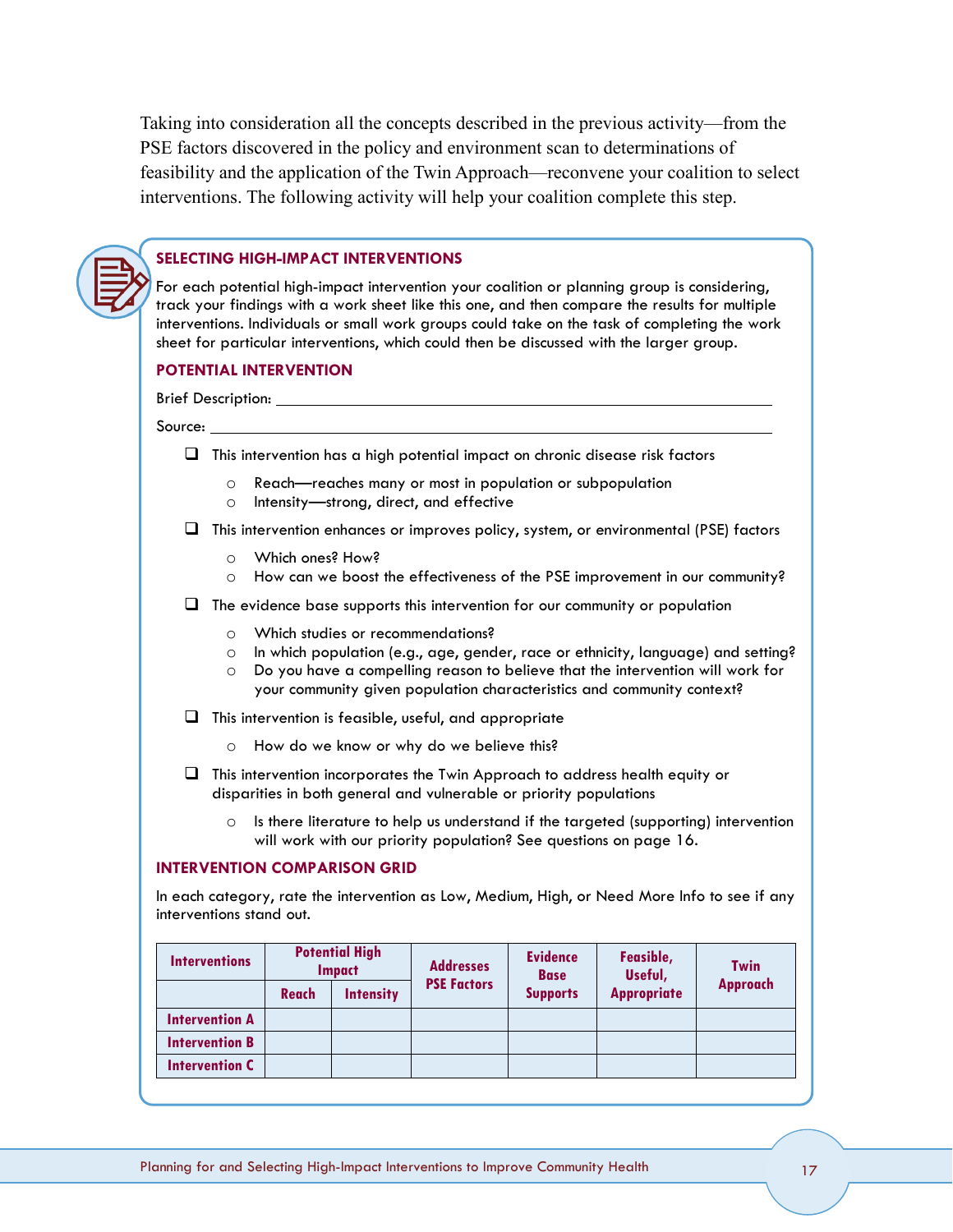# <span id="page-21-0"></span>**Creating a Community-Specific Logic Model for High-Impact Interventions**

# <span id="page-21-1"></span>**A t- a-Glance: What's in This Section?**

This section provides activity templates with examples for your coalition or planning group to use to select and refine your high-impact interventions.

# <span id="page-21-2"></span>**Overview**

Now that your coalition has considered a variety of potential high-impact interventions, it's time to translate your results into a logic model. Once again, start with the end in mind, treating each component as a piece of a larger puzzle. Note that some pieces will be more distinct and complete than others. For example, a lack of information highlights a knowledge gap or resource gap that needs to be addressed for you to move forward.

Visit the links in the following box for information on how to build logic models.

## **LOGIC MODEL RESOURCES**

- [Evaluation Guide: Developing and Using a Logic Model,](http://www.cdc.gov/dhdsp/programs/spha/evaluation_guides/docs/logic_model.pdf) CDC Division for Heart Disease and Stroke Prevention.
- [Logic Model Development Guide,](http://www.wkkf.org/resource-directory/resource/2006/02/wk-kellogg-foundation-logic-model-development-guide) W.K. Kellogg Foundation.
- [Advocacy Progress Planner \(Logic Model Builder\),](http://planning.continuousprogress.org/) Aspen Institute.



# <span id="page-21-3"></span>**Activity: Creating a Logic Model for High - Impact Interventions**

The rest of this section is intended to be completed as a group activity, ideally with flip charts, a large wall, or a whiteboard, where each piece of the puzzle can be shared, discussed, and moved or edited as needed. For each part, discuss the answers to the questions and capture your decisions. Examples are provided for each component. You could also use these examples as a practice round, before your group tackles its own interventions and logic model.

It might help to create a large logic model on a white board or flip chart. As you answer the questions in this section, place your answers in the appropriate boxes on the logic model. Consider how the boxes link. Does the information for each box align? For example, does the evidence available support the long-term outcomes you want to improve? Does your logic model begin to split by disease area or behavior change needs?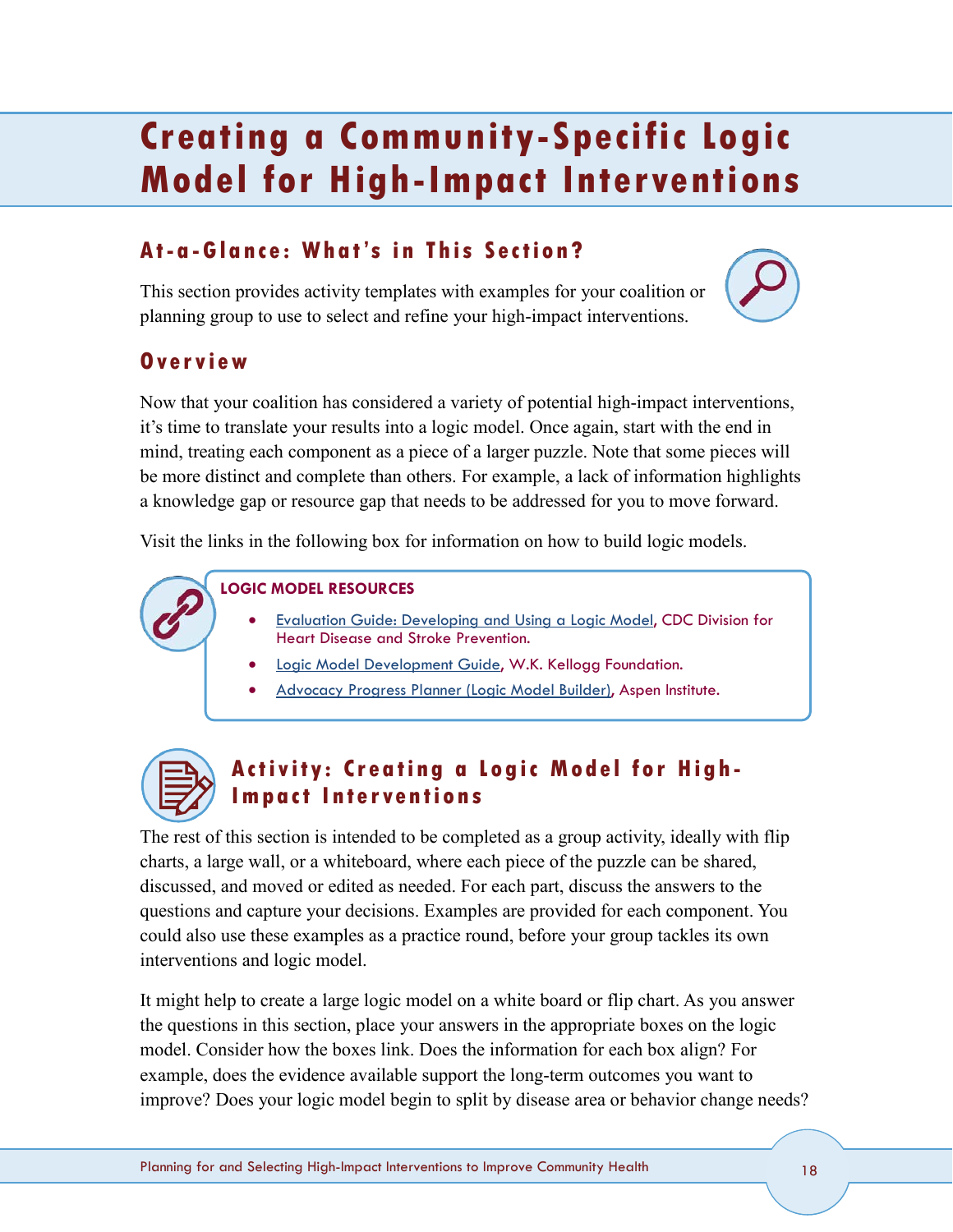Are there gaps in the logic—places where the information simply is not available? Step back and assess your logic model, and consider carefully what else needs to be known or done before you leap into action.

Remember: logic models are written on flip chart paper, whiteboards, or computer screens—not in stone. Feel free to revisit and revise them, as needed, and as you learn more about your interventions and their impact.

### <span id="page-22-0"></span>**Impact**

- What long-term **impact** do we hope to achieve?
- What impact does the **funding source** require? (This answer may drive or influence your decisions.)

**IMPACT WE HOPE TO ACHIEVE:**

(Examples: Reduce chronic disease rates for X population by Y%, decrease disparities in access to preventive services or fresh fruits and vegetables)

### <span id="page-22-1"></span>**Long- Term Outcomes**

- What **long-term outcomes** do we need to change in order to have this impact? By how much? For how many people? For whom?
- What health outcome is having the biggest negative effect on our community?

**LONG-TERM OUTCOMES:**

(Examples: Decreased rates of overweight or obesity, tobacco use prevalence, uncontrolled high blood pressure and high cholesterol)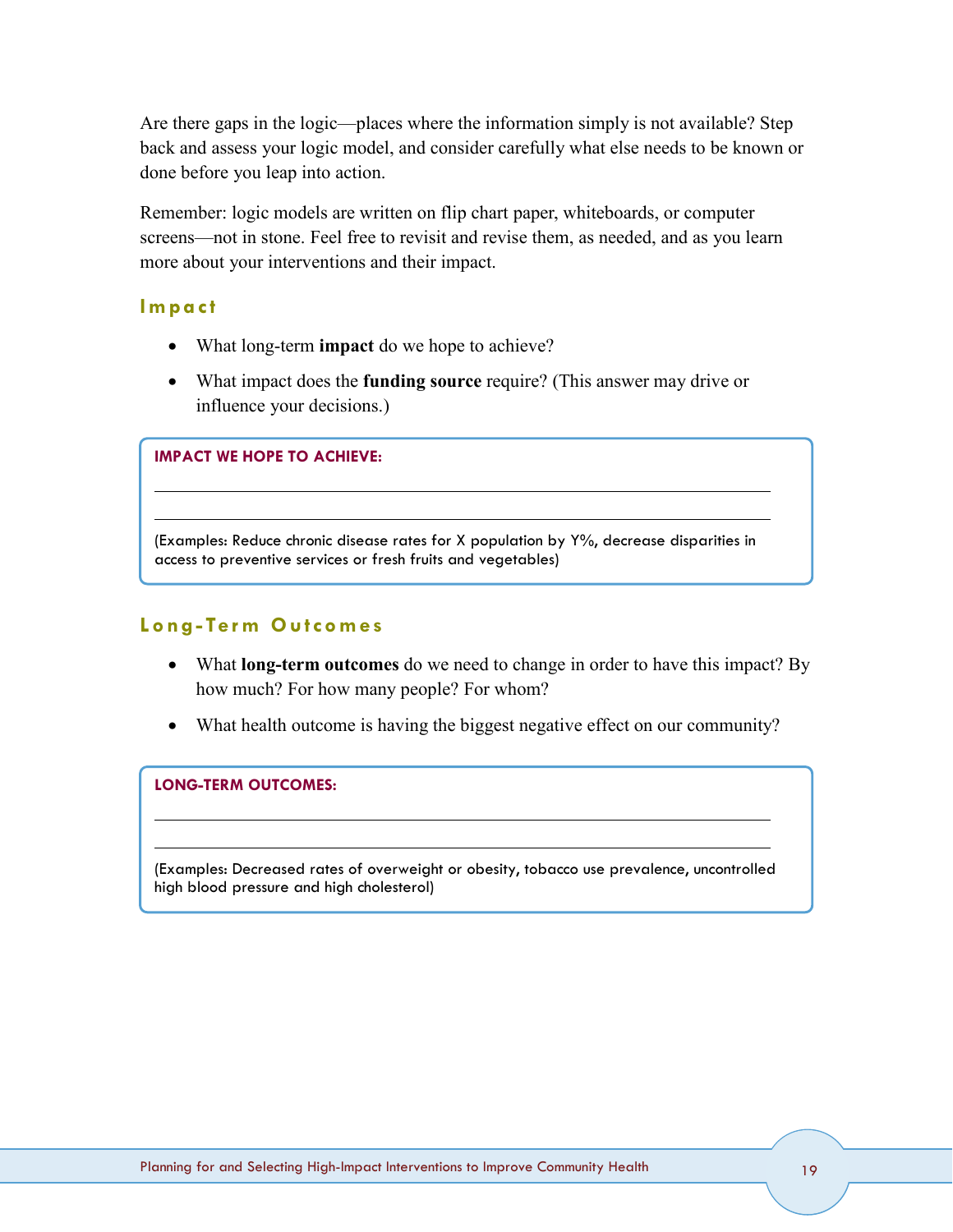### <span id="page-23-0"></span>**Intermediate Outcomes**

• What are some behaviors that would need to change to lead to the intermediate outcomes?

#### **INTERMEDIATE OUTCOMES:**

(Examples: Increased consumption of healthy foods, compliance with tobacco-free policies, consumption of healthy beverages, tobacco cessation)

#### <span id="page-23-1"></span>**Short- Term Outcomes**

- What are some short-term changes (e.g., access, availability, knowledge, attitudes) that would lead to those behavior changes?
- What strategies are known (from the evidence base) to affect health behaviors or health risks? How many people can we reach?

**SHORT-TERM OUTCOMES:**

(Examples: Increased access and availability to healthy foods; decreased exposure to secondhand smoke; increased access to and availability of healthy beverages; changes in knowledge, attitudes, or awareness)

#### <span id="page-23-2"></span>**Outputs**

• What policy, system, and environmental improvements are required?

#### **OUTPUTS:**

(Examples: Number of new farmers markets, number of multiunit housing complexes with voluntary smoke-free policies, number of schools with modified procurement policies, number of people who viewed a public health education initiative)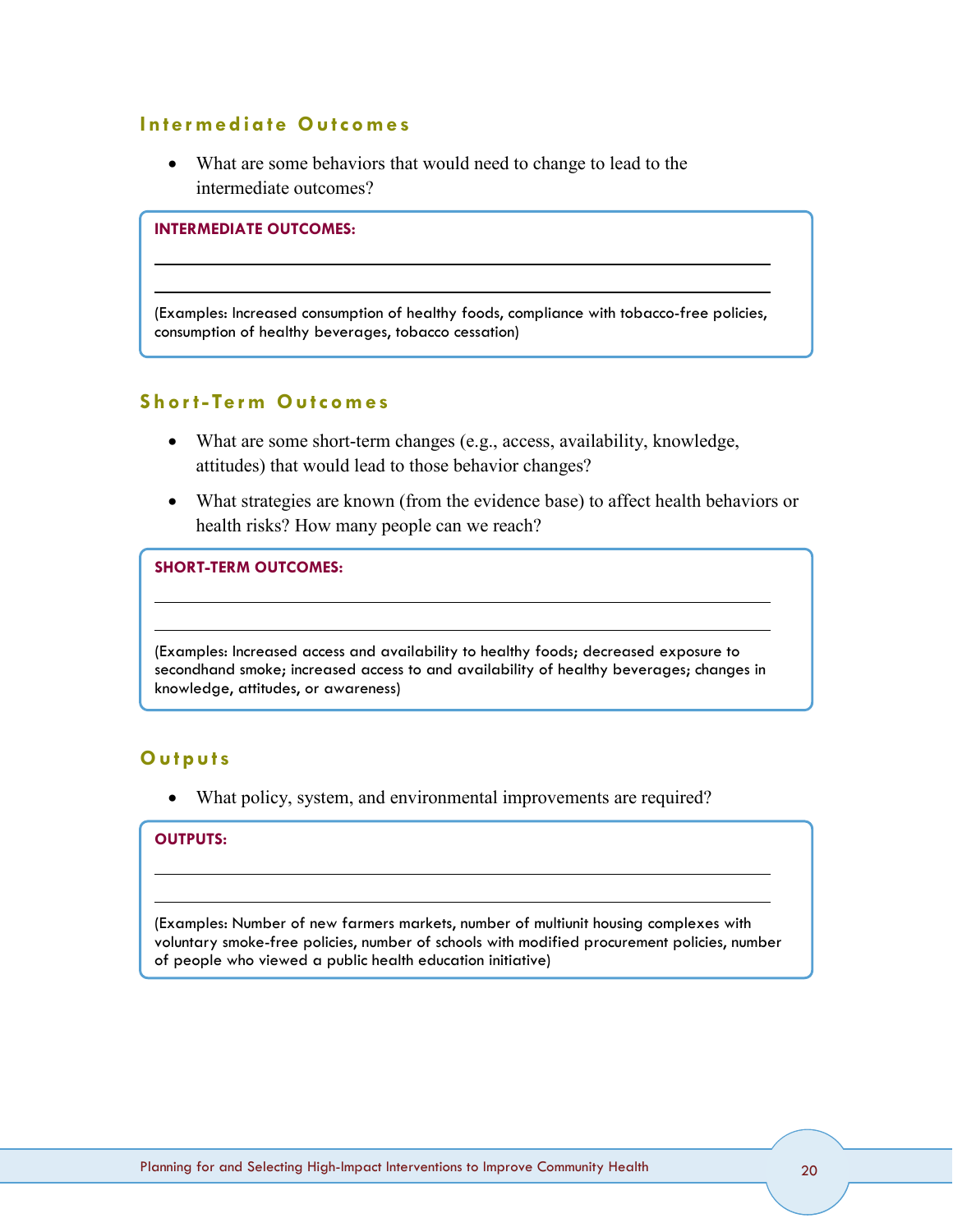# <span id="page-24-0"></span>**Activities**

- What intervention or combination of interventions will likely have the highest impact (reach  $\times$  intensity) on our community?
- Do these interventions impact members of our target populations equally?
- Are there other interventions we should be implementing at the same time? Are there interventions already occurring in our community that we should join?
- What is the extent of public support for the proposed strategy?

#### **ACTIVITIES:**

(Examples: Establish farmers markets, implement voluntary smoke-free multiunit housing policies, modify school procurement policies, implement a public health education initiative)

#### <span id="page-24-1"></span>**Inputs**

- What resources do we have available to launch these activities?
- What other resources do we have and need?
- What additional funding is available?
- Are there special circumstances we should consider?
- Are others in the community working on supportive or competing strategies?

These inputs can include funding (which is important), as well as data (e.g., from CHNAs or other assessments); policy and environmental scan results; and information about community engagement, research and evaluation partners, connections among stakeholders, goodwill and support, influence, investments of time and energy, and creativity.

#### **INPUTS:**

(Examples: staff, community capacity, partners, other resources and funding)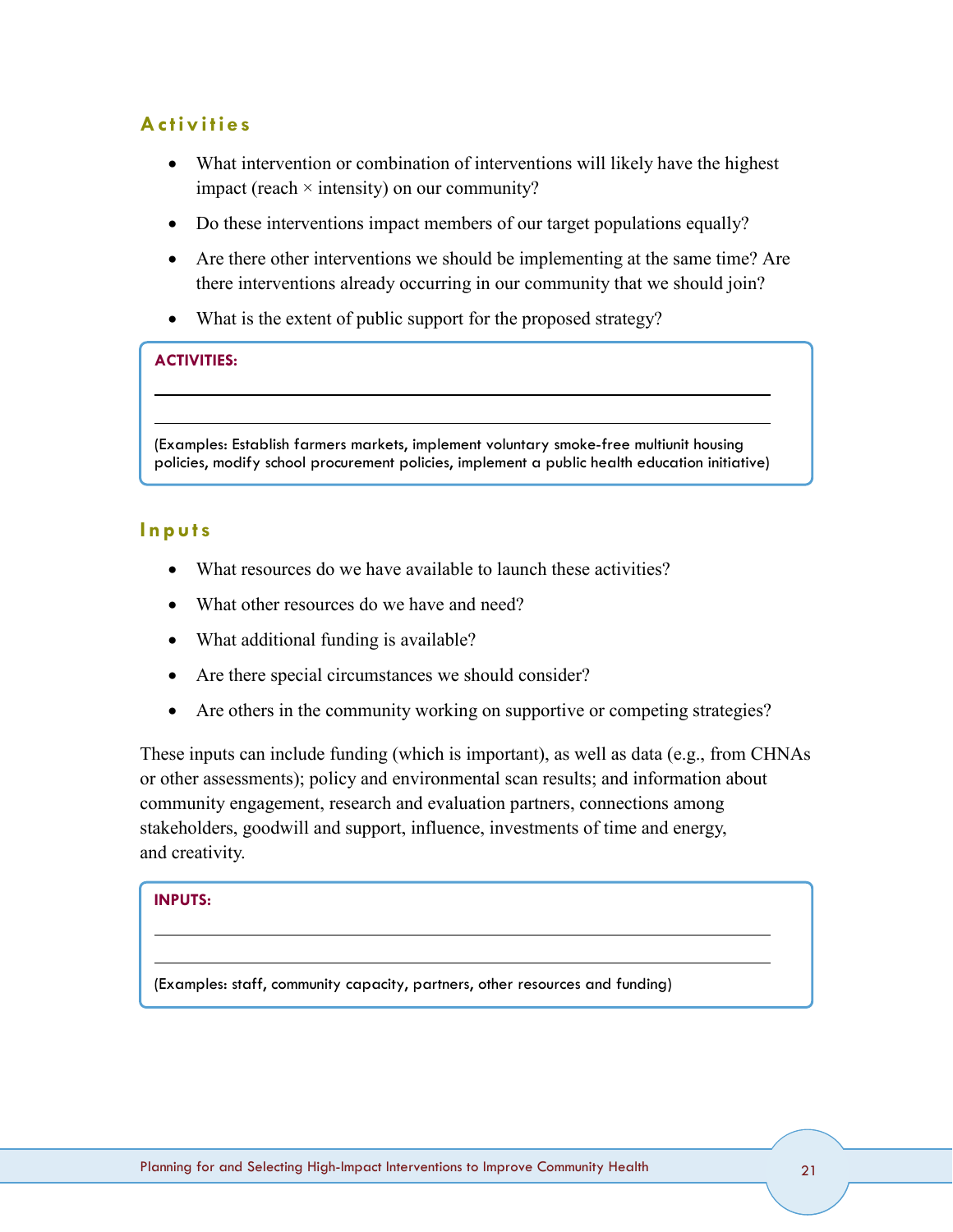# <span id="page-25-0"></span>**The Broader Community Action Context**

The steps described previously are specifically designed to build consensus about the highest-impact interventions to improve community health, although they overlap with traditional strategic planning for any organization. For example, when a coalition's members gather to discuss the type of impact they want to achieve, their conversation is likely to sound similar to vision and mission discussions that are cornerstones of strategic planning for any endeavor. Likewise, policy and environmental scans may seem similar to "SWOT" analyses—assessments of an organization's strengths, weaknesses, opportunities, and threats. However, instead of an organization or division within a larger agency, the unit of analysis here is an entire community, including its most vulnerable populations experiencing the highest chronic disease rates.

As the following table illustrates, the logic model and high-impact intervention steps described in this guide fit within the context of CDC's CHI Digital Journey, which is based on the Robert Wood Johnson Action Cycle, especially as it relates to health equity, nurturing strong coalitions, defining community and exploring community needs, setting priorities, and selecting interventions.

| <b>High-Impact</b><br><b>Intervention</b><br><b>Planning Steps</b>                                      | <b>Logic Model</b><br><b>Components</b>                                                                                                                                                           | <b>Sections</b><br>of the CHI<br><b>Digital Journey</b>                                               |  |  |
|---------------------------------------------------------------------------------------------------------|---------------------------------------------------------------------------------------------------------------------------------------------------------------------------------------------------|-------------------------------------------------------------------------------------------------------|--|--|
| Convene coalition to discuss<br>CHNA results and agree on<br>ultimate community health                  | Impact on Chronic Disease Rates (as a result of the<br>activities and subsequent outcomes, chronic disease<br>rates fall for target population and community)                                     | Choose Effective<br>Policies and<br>Programs<br>Act on What's<br>Important<br><b>Evaluate Actions</b> |  |  |
| impact                                                                                                  | Long-Term Health Outcomes (e.g., sustained or<br>more widespread changes in behavior that reduce<br>the prevalence of risk factors for chronic disease)                                           |                                                                                                       |  |  |
| Identify policy, system, and<br>environmental factors                                                   | Intermediate Outcomes (e.g., initial behavior<br>changes stemming from the changes achieved as<br>short-term outcomes)                                                                            |                                                                                                       |  |  |
|                                                                                                         | Short-Term Outcomes (e.g., changes in access,<br>availability, knowledge, and attitudes among a<br>large segment of the population)                                                               |                                                                                                       |  |  |
|                                                                                                         | Outputs (e.g., policy, system, and environmental<br>improvements)                                                                                                                                 |                                                                                                       |  |  |
| Consult the evidence base<br>and reconvene the coalition<br>to discuss the evidence                     | Project Activities (e.g., work to change or sustain a<br>policy, system, or environment that affects chronic<br>disease)                                                                          | <b>Define Community</b><br>Assess Needs and<br>Resources                                              |  |  |
| base and its implications<br>Select specific strategies<br>that lead to outcomes and<br>are high impact | Inputs (what the coalition or planning group brings<br>to the table in terms of talents, creativity, energy,<br>funding, collaborative networks or partners,<br>influence, and collective impact) | Focus on What's<br>Important                                                                          |  |  |
| Monitor, review, and revise<br>as needed                                                                |                                                                                                                                                                                                   |                                                                                                       |  |  |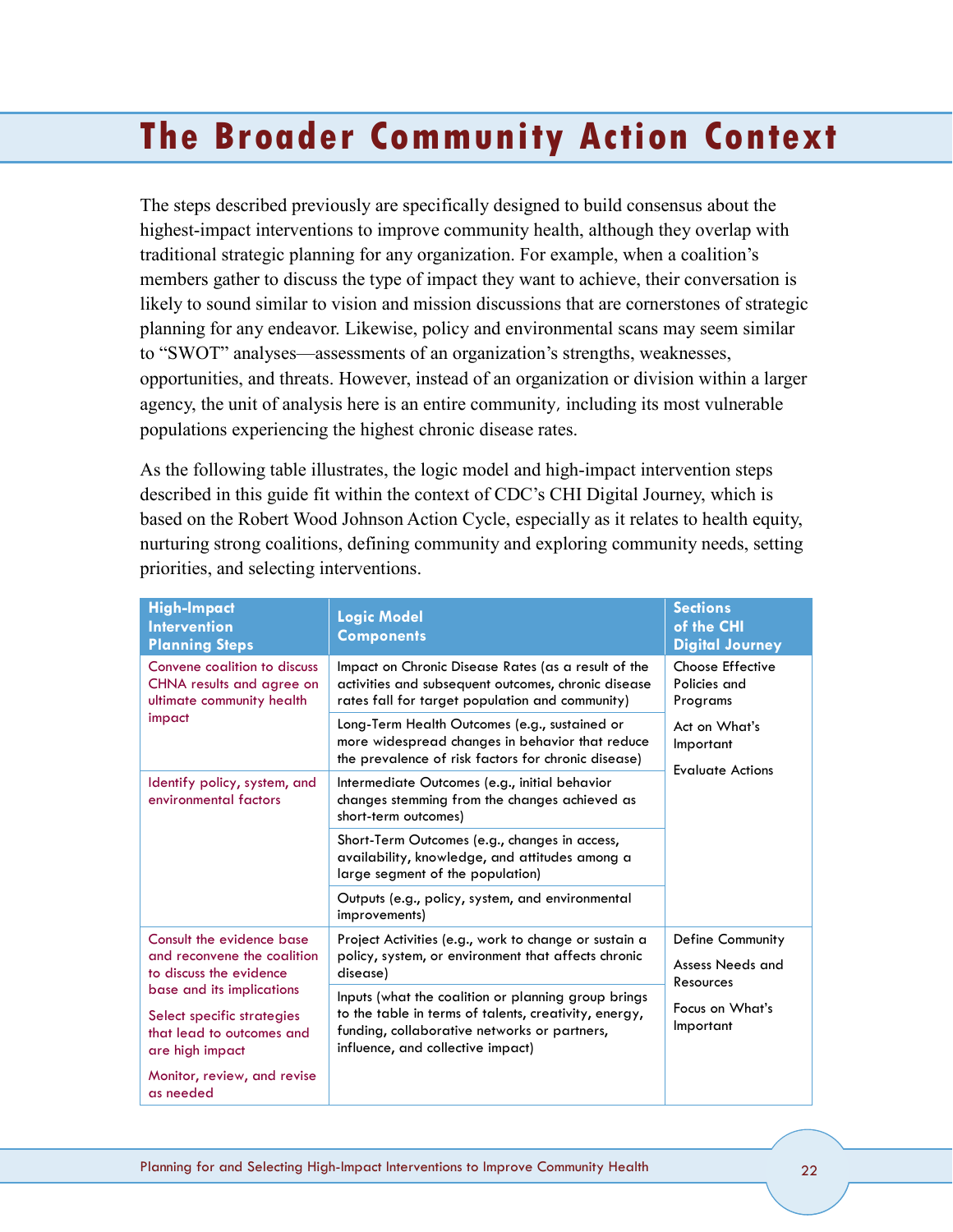Like any planning process, this one warrants periodic updates to monitor progress and disparities, assess whether any adjustments should be made, and whether community health needs have shifted. Your coalition must also stay informed about the rapidly evolving evidence base to see whether new interventions might be relevant to the community's needs.

# <span id="page-26-0"></span>**Conclusion**

The health problems and disparities in our communities did not arise overnight, nor will they be overcome quickly. Yet in communities across the country, steady progress is being made. We can accelerate this progress even more by focusing on reach and intensity, using CHNAs to gain consensus about problems and potential solutions, deploying evidence-based interventions that also deliver high impact, and using logic models to show how current activities connect to our aspirations for healthier people and places.

In both strategic planning and the CHI Digital Journey, the next steps address the implementation, monitoring, and evaluation of the selected strategies or interventions. The evidence base and guidance supporting these interventions include tool kits and other resources to guide implementation and evaluation. As part of the planning process, you should consider benchmarks for implementation and evaluation, depending on the interventions selected.

No community can afford to scatter or waste resources on interventions that may be wellmeaning, yet ultimately ineffective. With these tools, we can all do a better job of choosing the interventions that have the greatest potential to yield high-impact outcomes and reduce the disparities that have no place in a healthy, thriving society.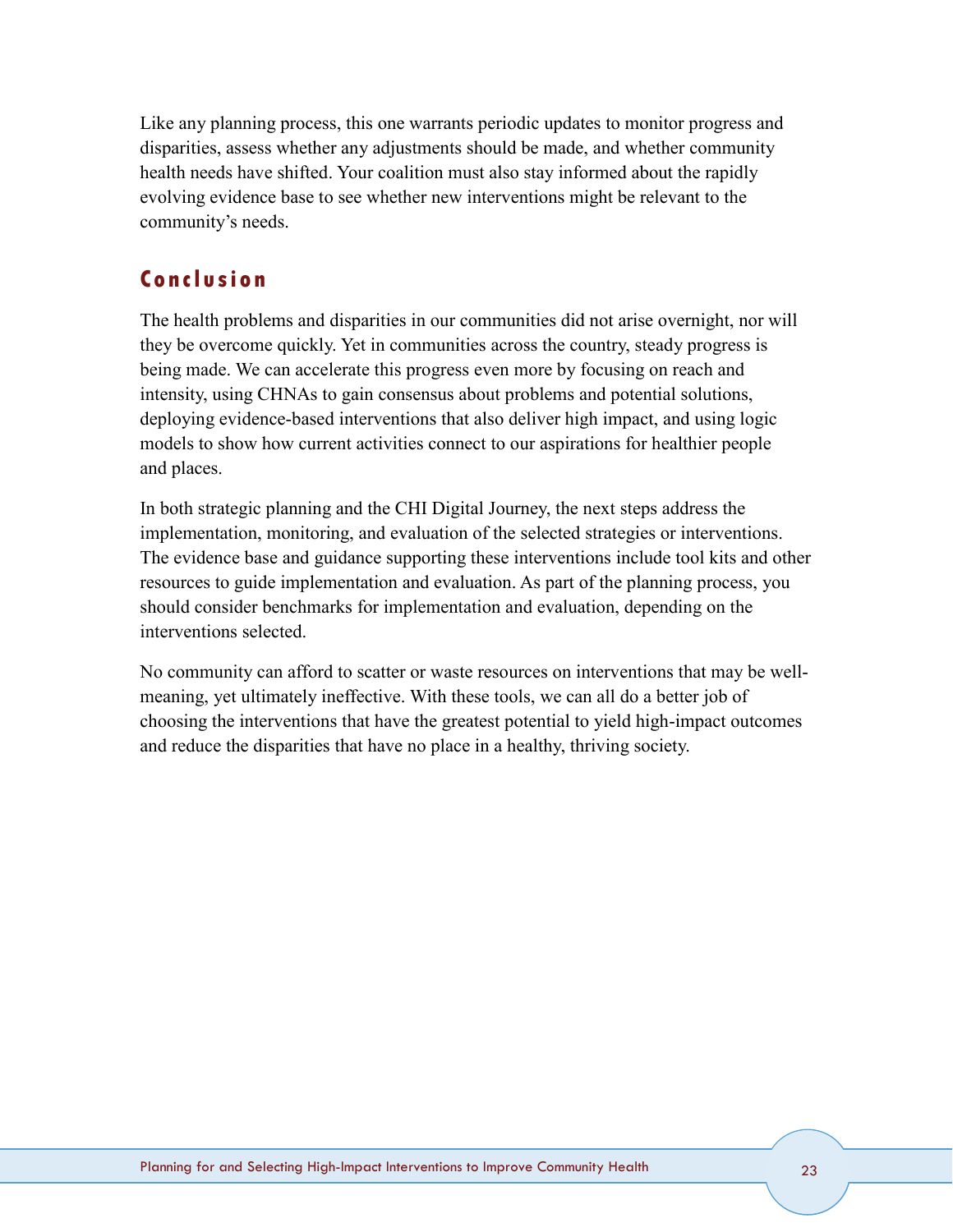# <span id="page-27-0"></span>**Additional Resources**

In addition to the tools listed throughout this guide, the following webinars, fact sheets, guides, and other materials may also be helpful.

# <span id="page-27-1"></span>**CDC's [Community Health Online Resource Center](http://www.cdc.gov/nccdphp/dch/online-resource/index.htm)**

A searchable database of practice-based resources to help implement community-level changes to prevent disease and promote healthy living. Resources include webinars, model policies, tool kits, guides, fact sheets, and other practical materials, all organized and searchable by content area.

## <span id="page-27-2"></span>**National Association of City and County Health Officials [: Chronic Disease Prevention Toolkit](http://www.naccho.org/topics/HPDP/chronicdisease/resources/)**

Publications, tools, and resources related to chronic disease prevention, obesity, nutrition, diabetes, heart disease, cancer and tobacco issues, geared to local (county and city) health departments and their partners.

## <span id="page-27-3"></span>**[Community Commons](http://www.communitycommons.org/)**

An interactive mapping, networking, and learning site for the broad-based healthy, sustainable, and livable communities' movement. Maps, data, affinity groups, connections to peers, articles, and many other resources.

# <span id="page-27-4"></span>**[Kansas University Community Tool Box](http://ctb.ku.edu/en/toolkits)**

Tool kits on topics such as creating and maintaining partnerships, assessing community needs, developing frameworks and interventions, developing strategic and action plans, increasing participation, enhancing cultural competence, writing grant applications, implementing social marketing efforts, and sustaining your work or initiative.

### <span id="page-27-5"></span>**[Prevention Institute](http://www.preventioninstitute.org/)**

Research reports, frameworks, tool kits, training services, technical assistance, and other resources that promote primary prevention at local, state, and national levels.